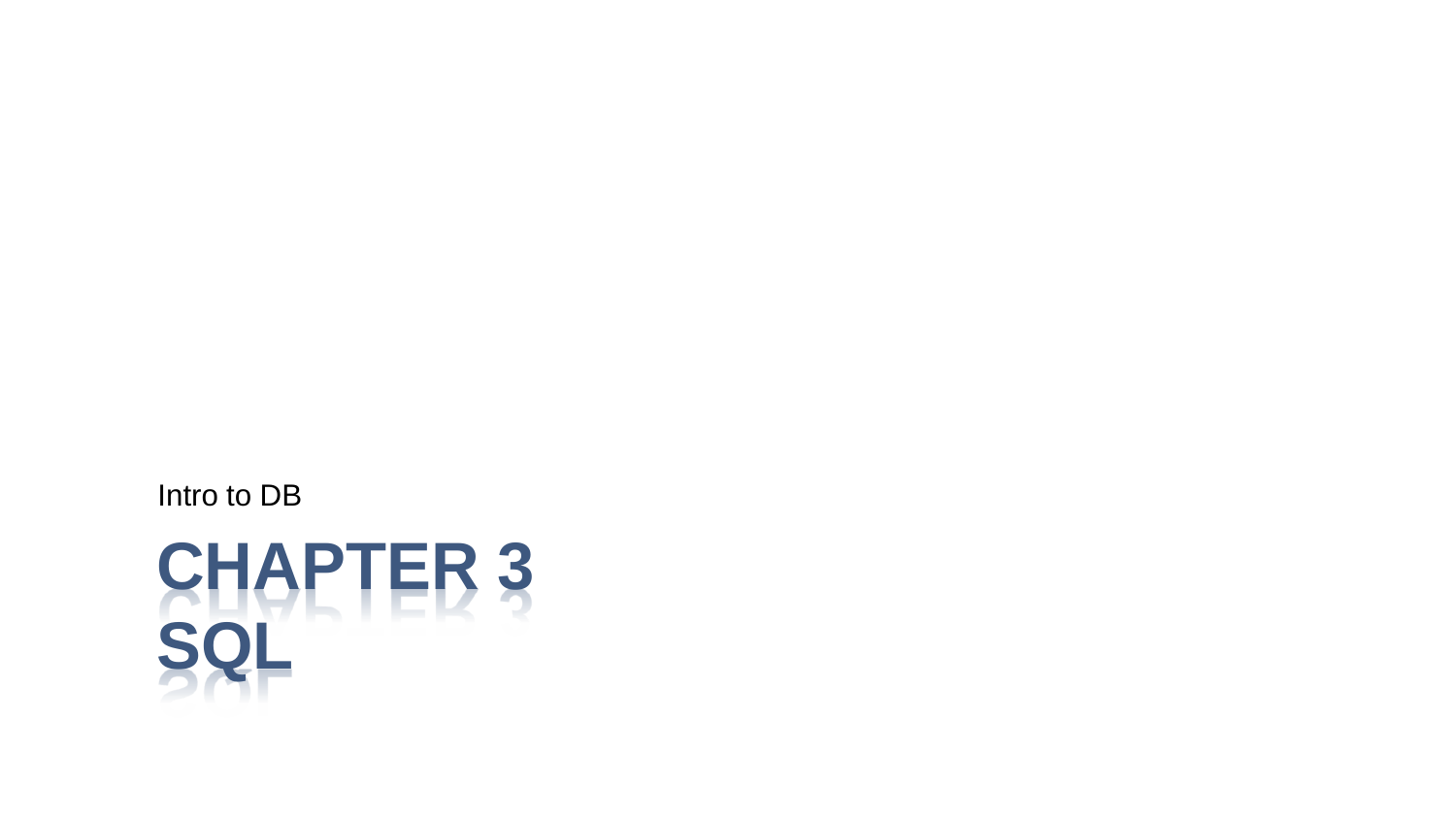# **Chapter 3: SQL**

- Overview
- Data Definition
- Basic Structure
- Additional Basic Operations
- Set Operations
- Null Values
- **E** Aggregate Functions
- Nested Subqueries
- Modification of the Database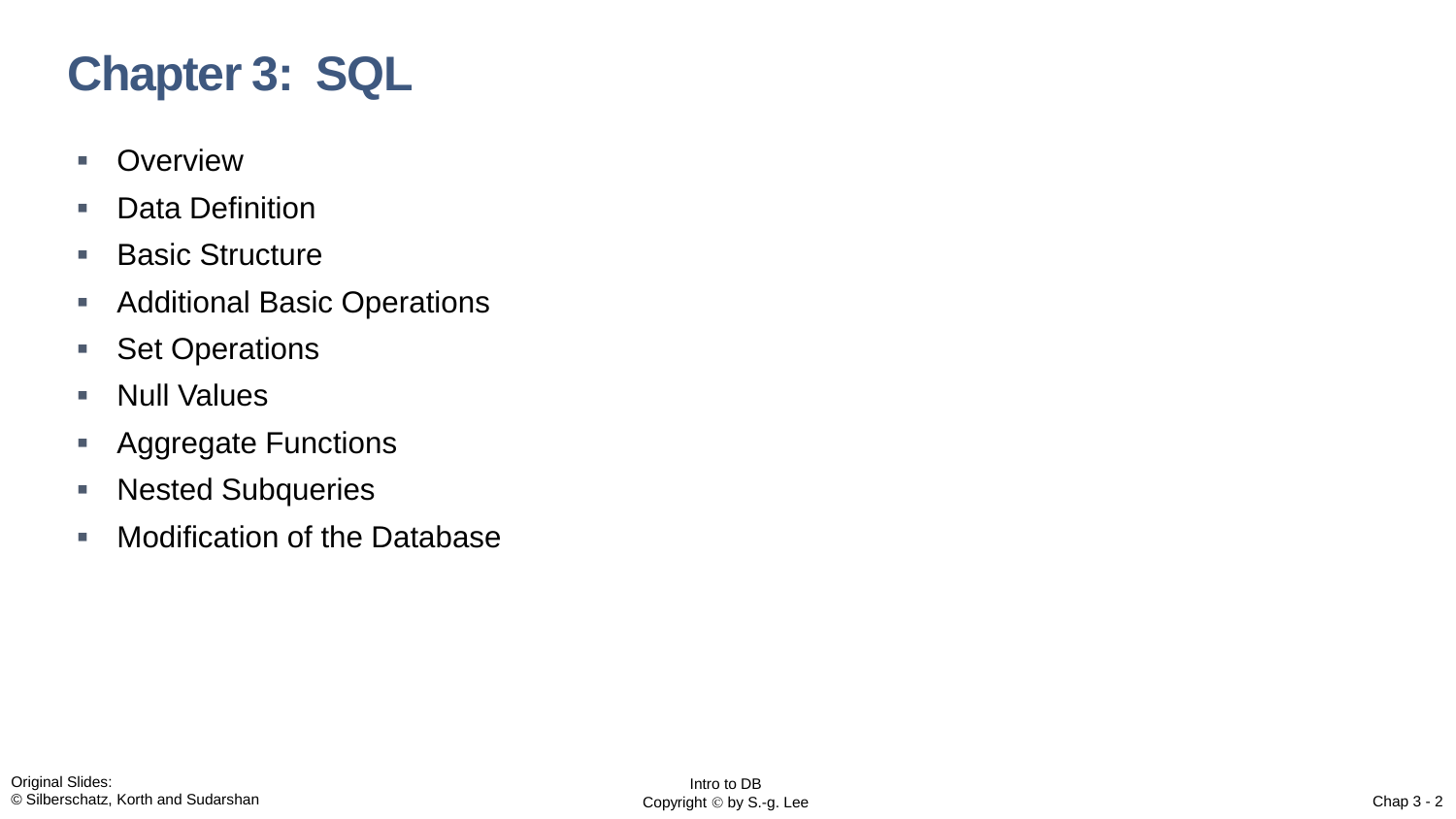# **History**

- IBM Sequel language developed as part of System R project at the IBM San Jose Research **Laboratory**
- **Renamed Structured Query Language (SQL)**
- ANSI and ISO standard SQL:
	- SQL-86, SQL-89, SQL-92
	- SQL:1999 (Y2K!), SQL:2003, SQL:2008
- Commercial systems offer most, if not all, SQL-92 features, plus varying feature sets from later standards and special proprietary features.
	- Not all examples here may work on your particular system.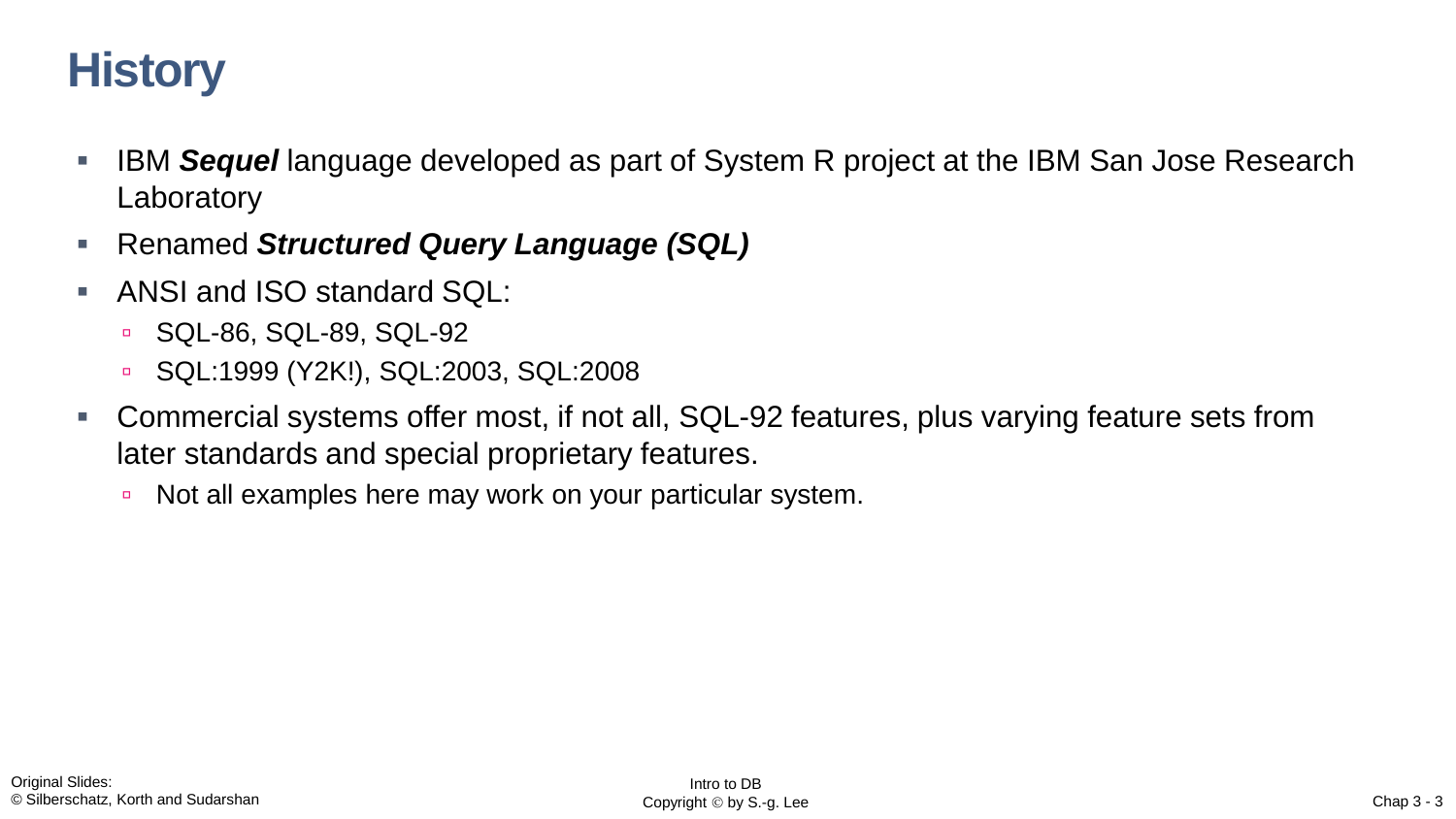## *Create Table* **Construct**

▪ An SQL relation is defined using the **create table** command:

```
create table r (A_1 D_1, A_2 D_2, ..., A_n D_n,
                      (integrity-constraint<sub>1</sub>),
                      ...,
                      (integrity-constraint<sub>k</sub>))
```
- *r* is the name of the relation
- □ each *A<sub>i</sub>* is an attribute name in the schema of relation *r*
- *D<sup>i</sup>* is the data type of values in the domain of attribute *A<sup>i</sup>*
- Example:

▪ **insert into** *instructor* **values** ('10211', 'Smith', 'Biology', 66000);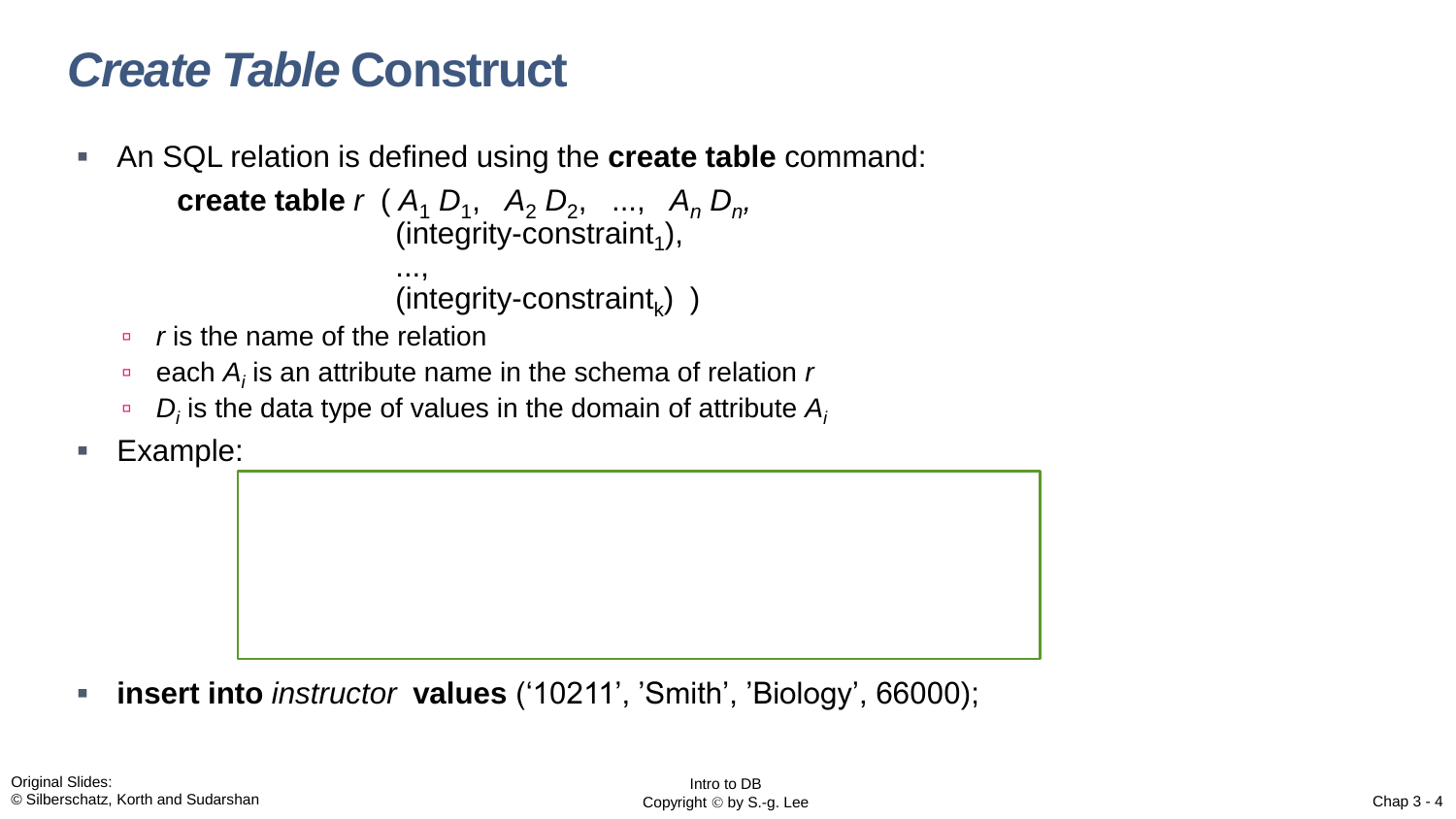# **Domain Types in SQL**

- **char(n):** Fixed length character string, with user-specified length *n.*
- **varchar(n):** Variable length character strings, with user-specified maximum length *n.*
- **int:** Integer (a finite subset of the integers that is machine-dependent).
- **smallint:** Small integer (a machine-dependent subset of the integer domain type).
- **numeric(p, d):** Fixed point number, with user-specified precision of p digits, with *n* digits to the right of decimal point.
- **real, double precision:** Floating point and double-precision floating point numbers, with machine-dependent precision.
- **float(n):** Floating point number, with user-specified precision of at least *n* digits.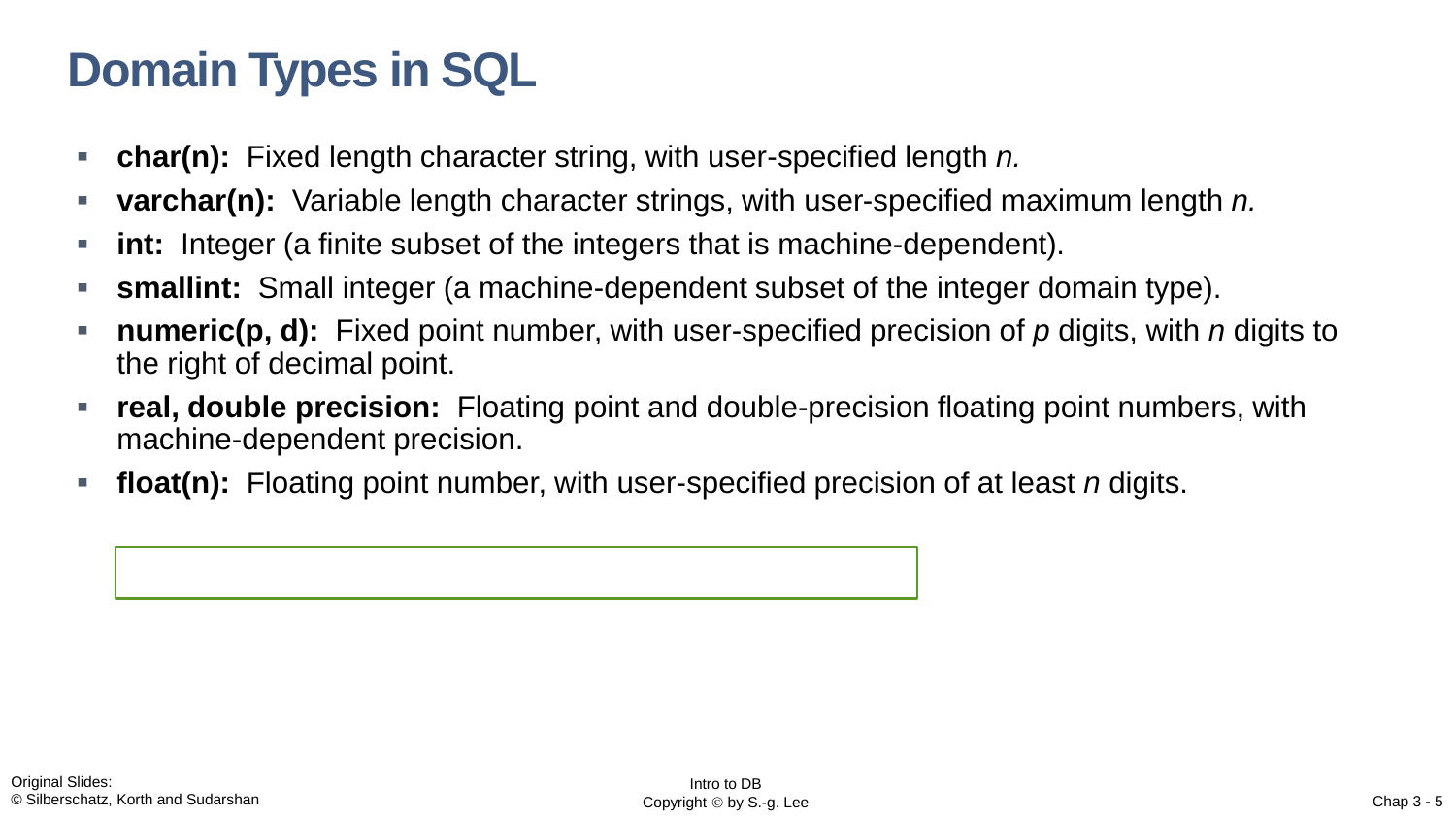# **Integrity Constraints in Create Table**

- **not null**
- **•** primary key  $(A_1, ..., A_n)$
- **foreign key**  $(A_m, ..., A_n)$  **references** *r*

Declare *dept\_name* as to be a reference to *department.*

**primary key** declaration on an attribute automatically ensures **not null**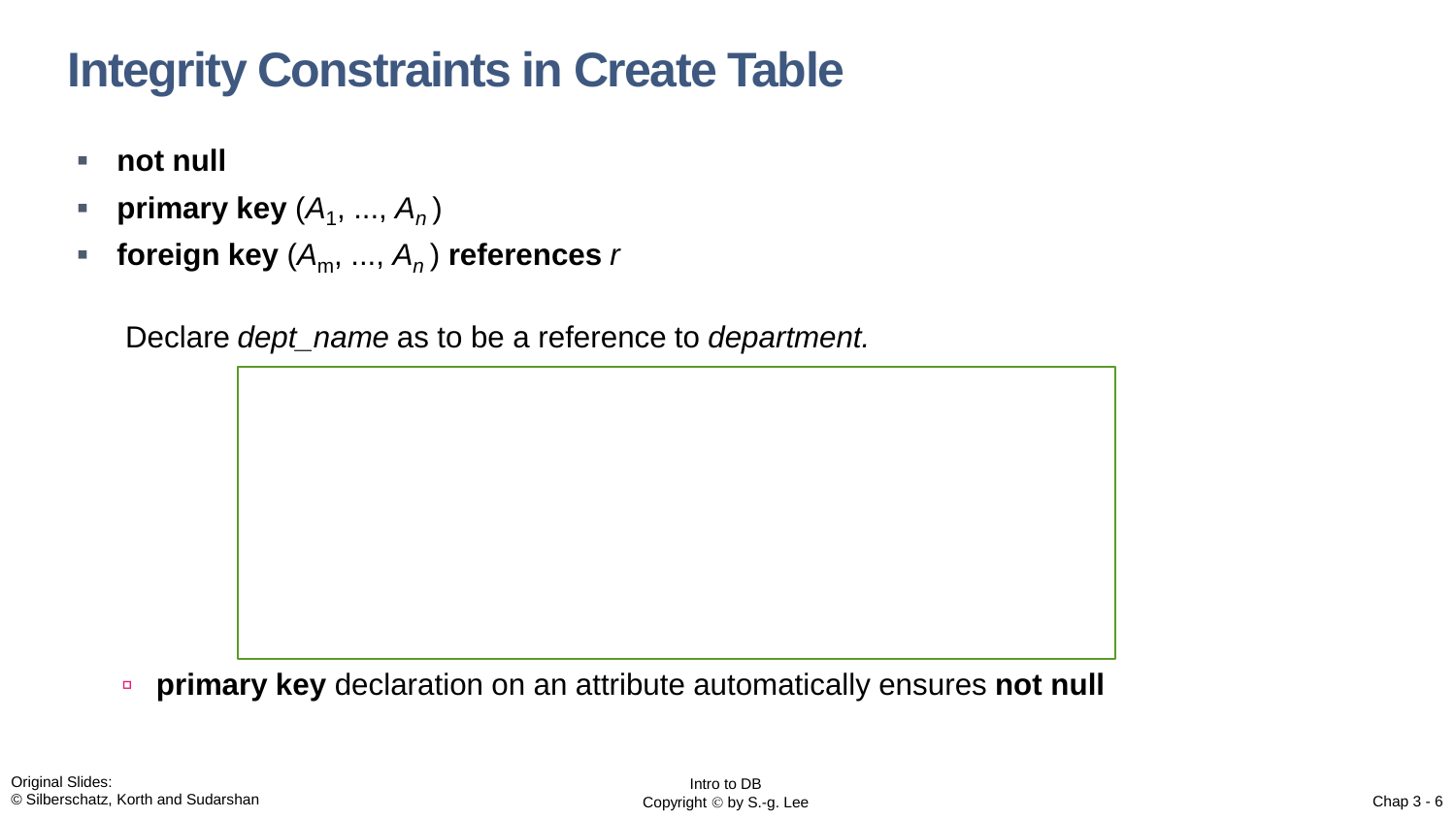# **And a Few More Relation Definitions**

▪ **create table** *student* (

*ID* **varchar**(5), *name* **varchar**(20) **not null**, *dept\_name* **varchar**(20), *tot\_cred* **numeric**(3,0), **primary key** (*ID*), **foreign key** *(dept\_name*) **references** *department)* );

▪ **create table** *takes* (

| ID                                                                   | $\textbf{v}$ archar $(5)$ , |  |  |  |
|----------------------------------------------------------------------|-----------------------------|--|--|--|
| course_id                                                            | $\textbf{v}$ archar $(8)$ , |  |  |  |
| sec id                                                               | $\textsf{varchar}(8)$ ,     |  |  |  |
| semester                                                             | $\textbf{v}$ archar $(6)$ , |  |  |  |
| year                                                                 | numeric $(4,0)$ ,           |  |  |  |
| grade                                                                | $\textsf{varchar}(2)$ ,     |  |  |  |
| primary key (ID, course_id, sec_id, semester, year),                 |                             |  |  |  |
| foreign key (ID) references student,                                 |                             |  |  |  |
| foreign key (course_id, sec_id, semester, year) references section); |                             |  |  |  |
|                                                                      |                             |  |  |  |

■ Note: sec\_id can be dropped from primary key above, to ensure a student cannot be registered for two sections of the same course in the same semester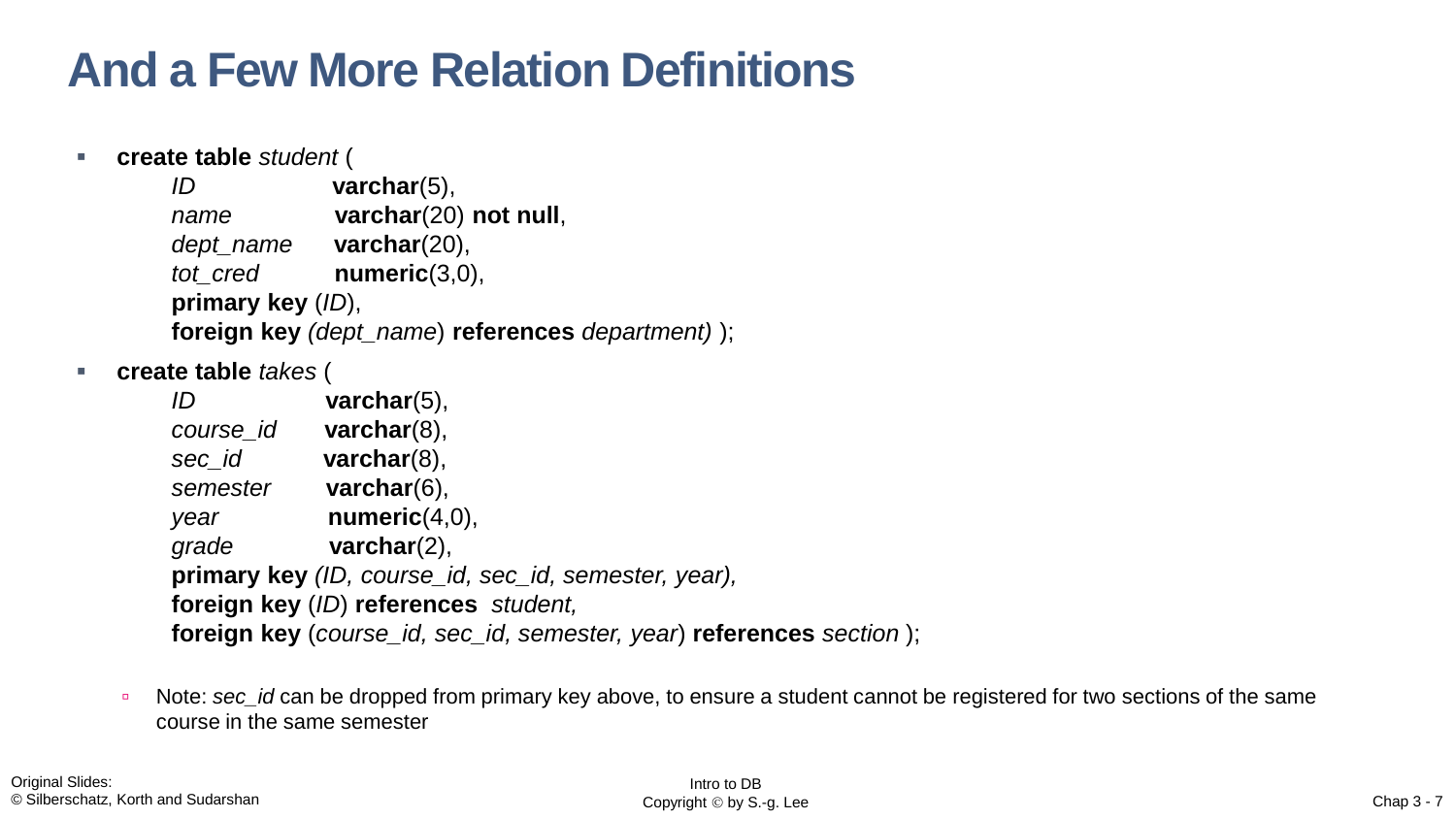#### **And more still**

#### ▪ **create table** *course* (

| course_id | varchar(8) primary key,                           |
|-----------|---------------------------------------------------|
| title     | varchar $(50)$ ,                                  |
| dept_name | varchar $(20)$ ,                                  |
| credits   | numeric(2,0),                                     |
|           | foreign key (dept_name) references department) ); |

**Primary key declaration can be combined with attribute declaration as shown above**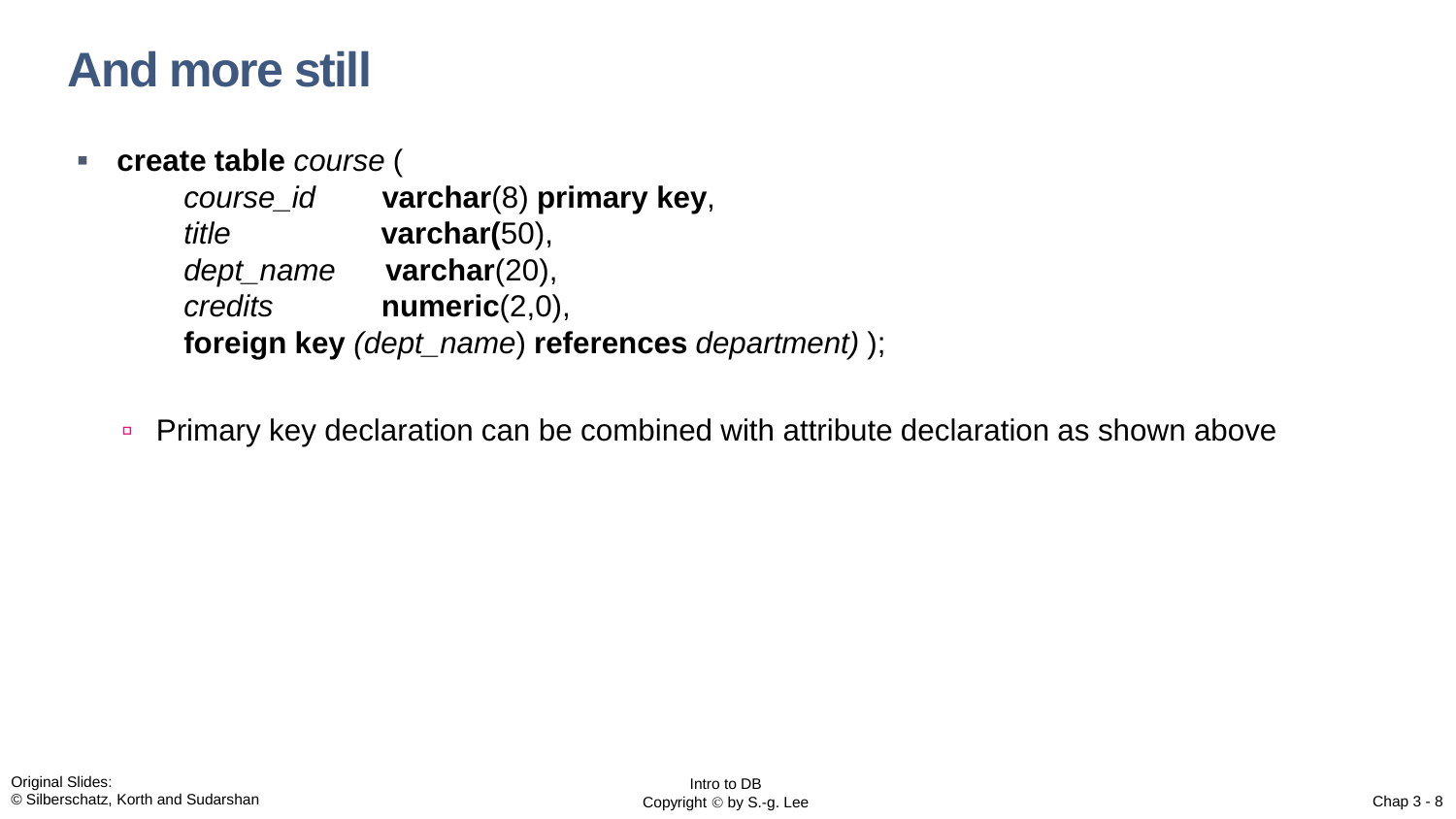#### *Drop* **and** *Alter Table* **Constructs**

- **the drop table:** deletes all information about the dropped relation from the database.
- **alter table**: used to add or drop attributes to an existing relation

#### **alter table** *r* **add** *A D*

where *A* is the name of the attribute to be added to relation *r* and *D* is the domain of *A.*

*null* is assigned to the new attribute for each tuple

#### **alter table** *r* **drop** *A*

where *A* is the name of an attribute of relation *r*

■ (dropping of attributes is not supported by many databases)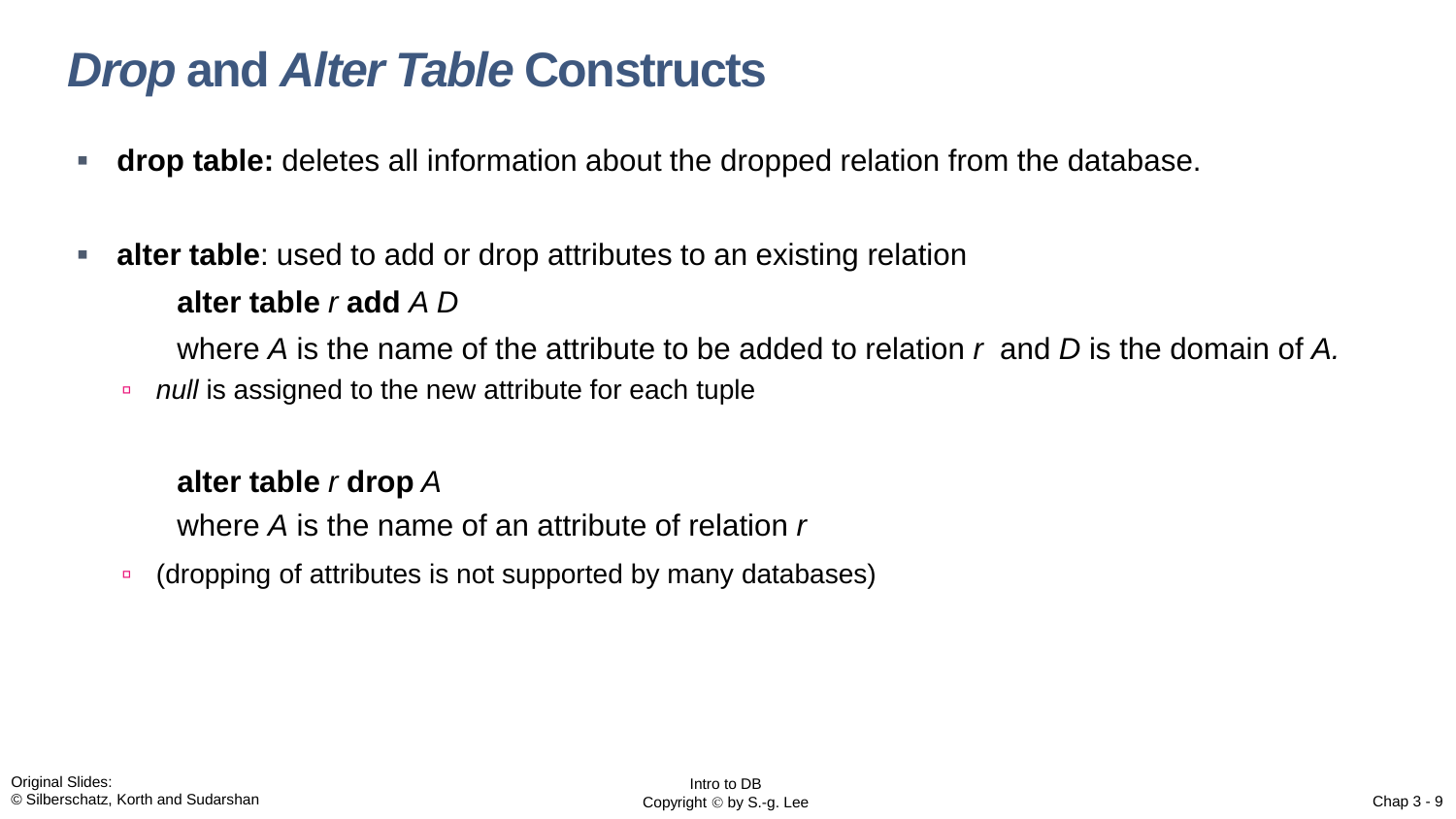# **Basic Structure of SQL Queries**

- SQL is based on set and relational operations with certain modifications and enhancements
- A typical SQL query has the form:

```
select A_1, A_2, ..., A_nfrom r_1, r_2, ..., r_mwhere P
```
- *Ais* represent attributes
- *r***<sub>***i***</sub>***s* **represent relations**
- *P* is a predicate.
- The result of an SQL query is a relation.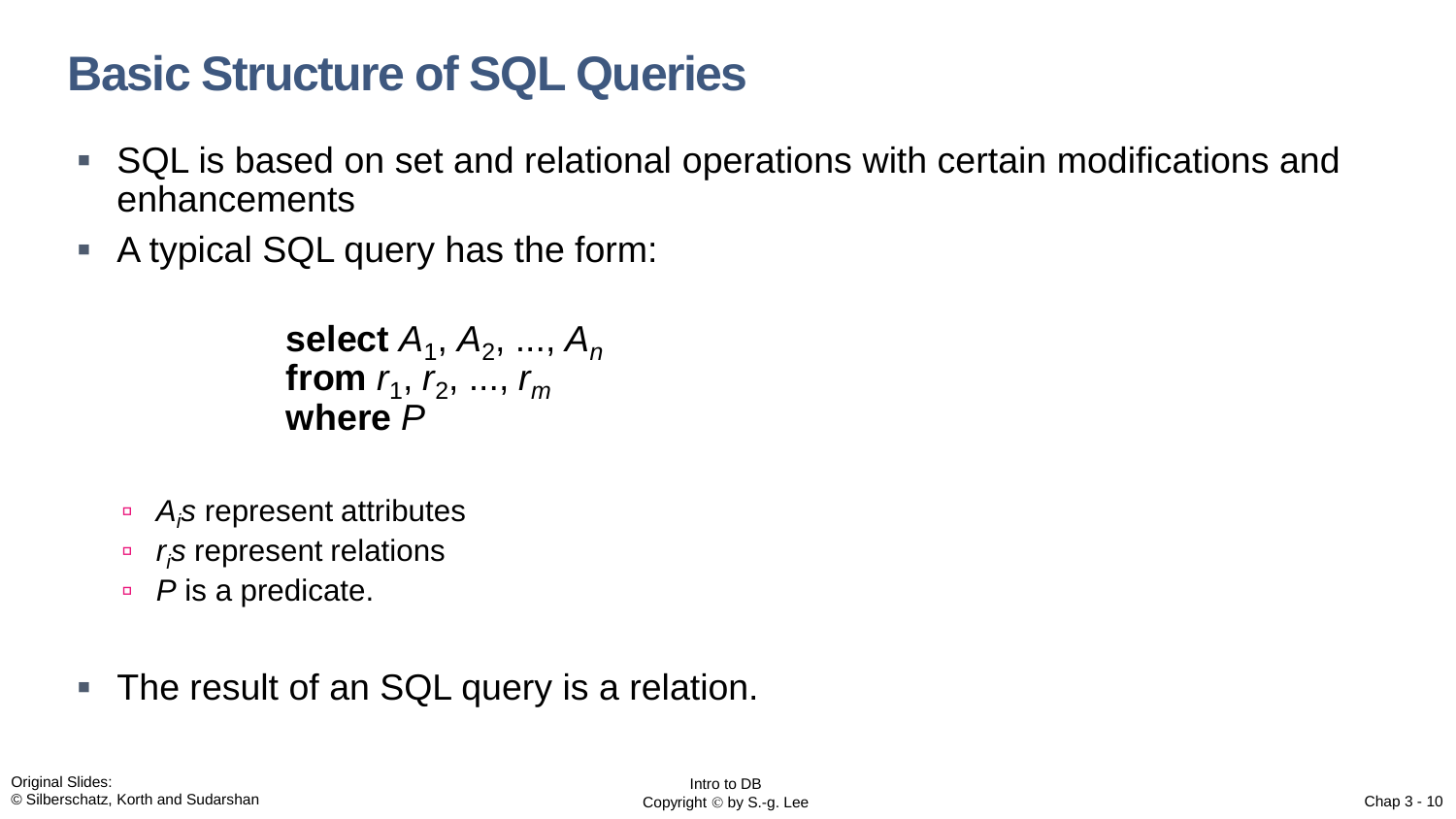#### **The** *select* **Clause**

■ Find the names of all instructors:

■ An asterisk in the select clause denotes "all attributes"

**select** \* **from** *instructor*

- NOTE:
	- SQL does not permit the '-' character in names (use '\_' in a real implementation).
	- SQL names are case insensitive.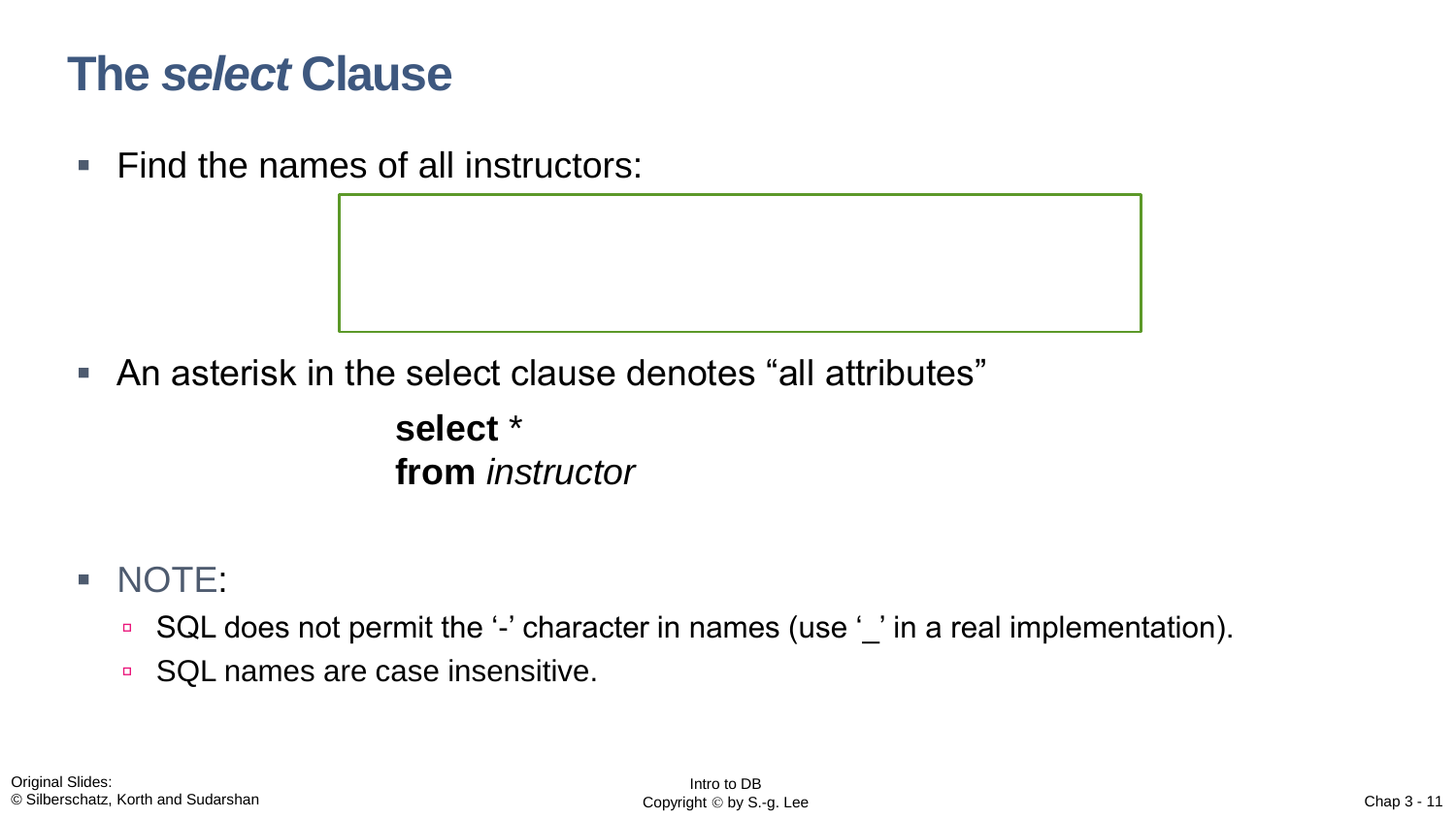#### **The** *select* **Clause (cont.)**

- SQL allows duplicates in relations as well as in query results.
- To force the elimination of duplicates, insert the keyword **distinct** after **select.**
- Find the names of all departments with instructor, and remove duplicates

The keyword all specifies that duplicates not be removed

**select distinct** *dept\_name*

**select all** *dept\_name* **from** *instructor*

i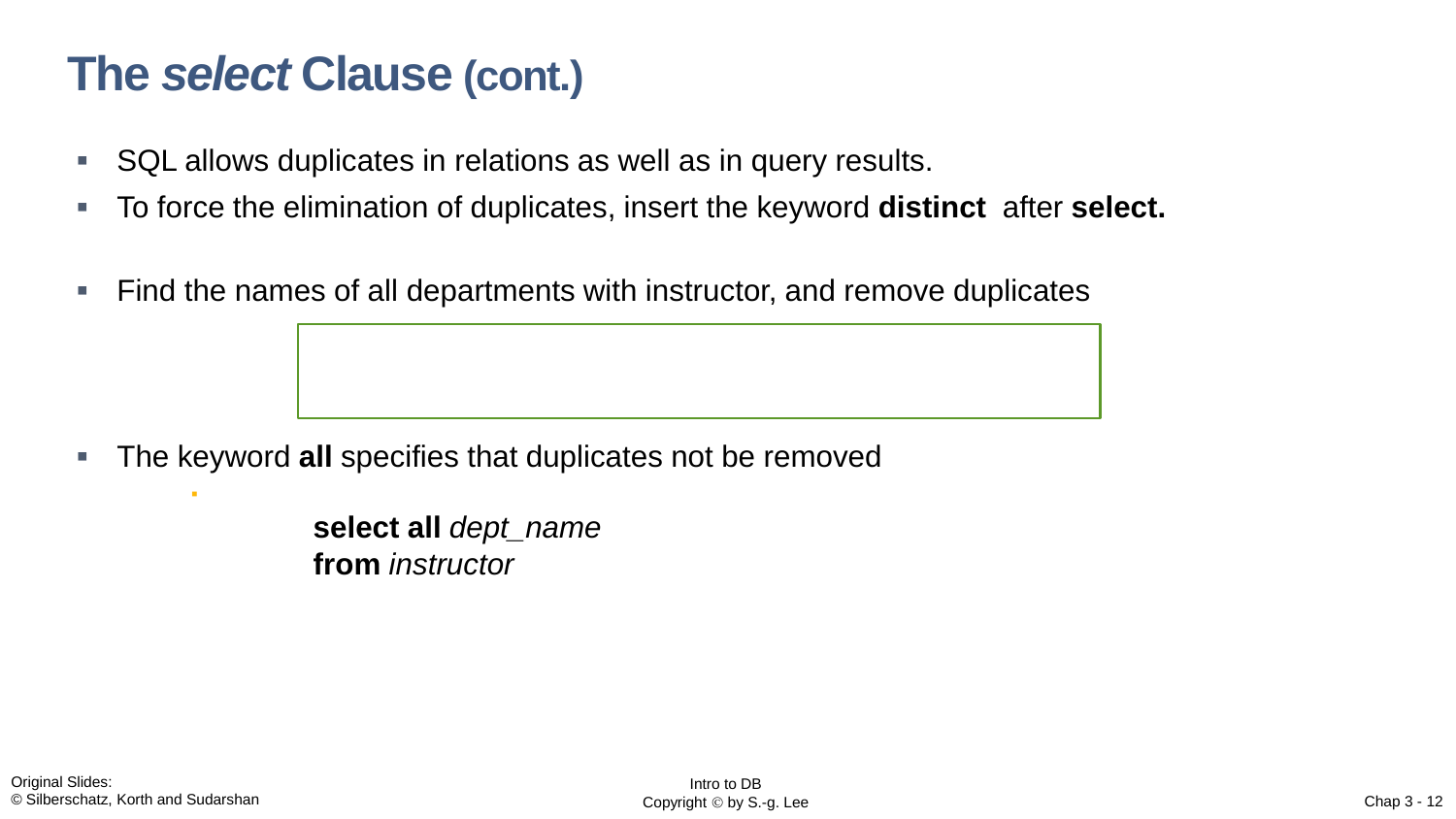#### **The** *select* **Clause (cont.)**

- **The select** clause can contain arithmetic expressions
	- $-$  +,  $-$ ,  $*$ ,  $/$
	- on constants or attributes of tuples.
- The query:

would return a relation that is the same as the *instructor* relation, except that the value of the attribute *salary* is divided by 12.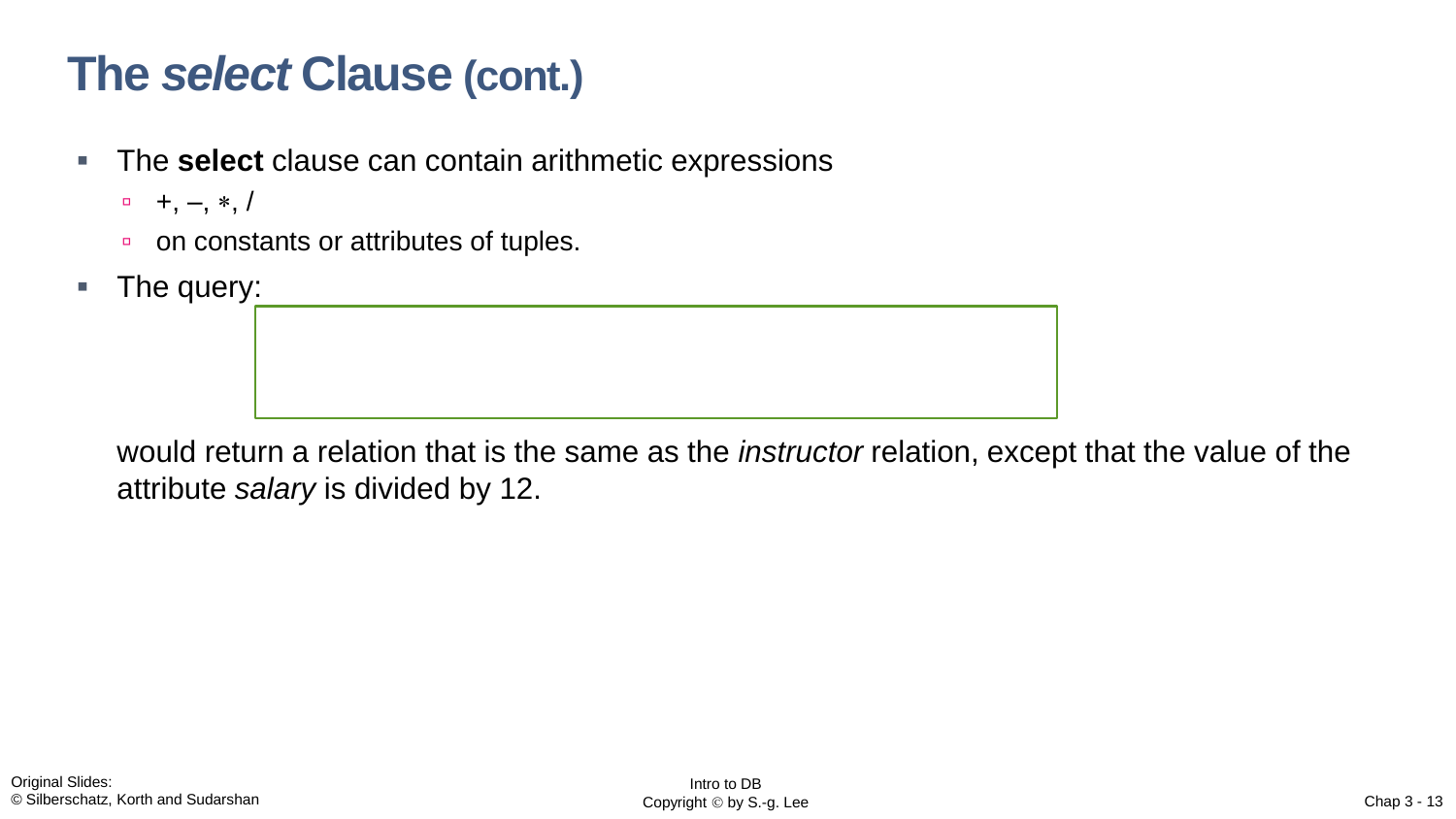#### **The** *where* **Clause**

- Corresponds to the selection predicate of the relational algebra.
- Predicate involving attributes of the relations that appear in the **from** clause.
- Find all instructors in Comp. Sci. dept with salary  $> 80000$

- Comparison conditions:  $\Rightarrow$ ,  $\lt$ ,  $\Rightarrow$ ,  $\lt$ =,  $\gt$ =, !=
- Logical connectives: and, or, not
- Comparisons can be applied to results of arithmetic expressions
- SQL includes a **between** comparison operator

**where** *salary* **between** 90000 **and** 100000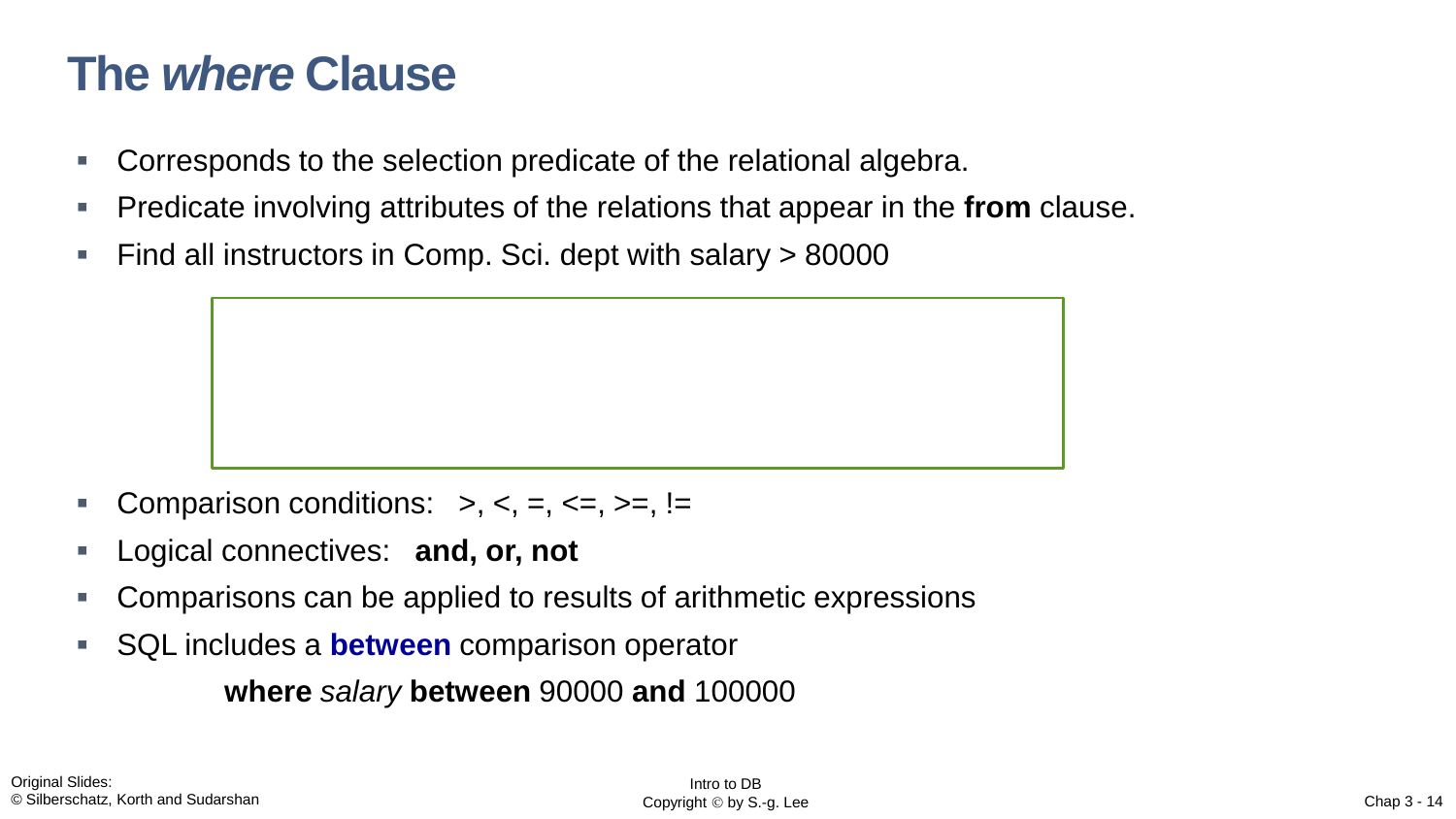## **The** *from* **Clause**

- **EXT** Lists the relations to be scanned in the evaluation of the expression.
- Corresponds to the Cartesian product operation of the relational algebra.
- *Instructor* x *teaches*

**select from** *instructor, teaches*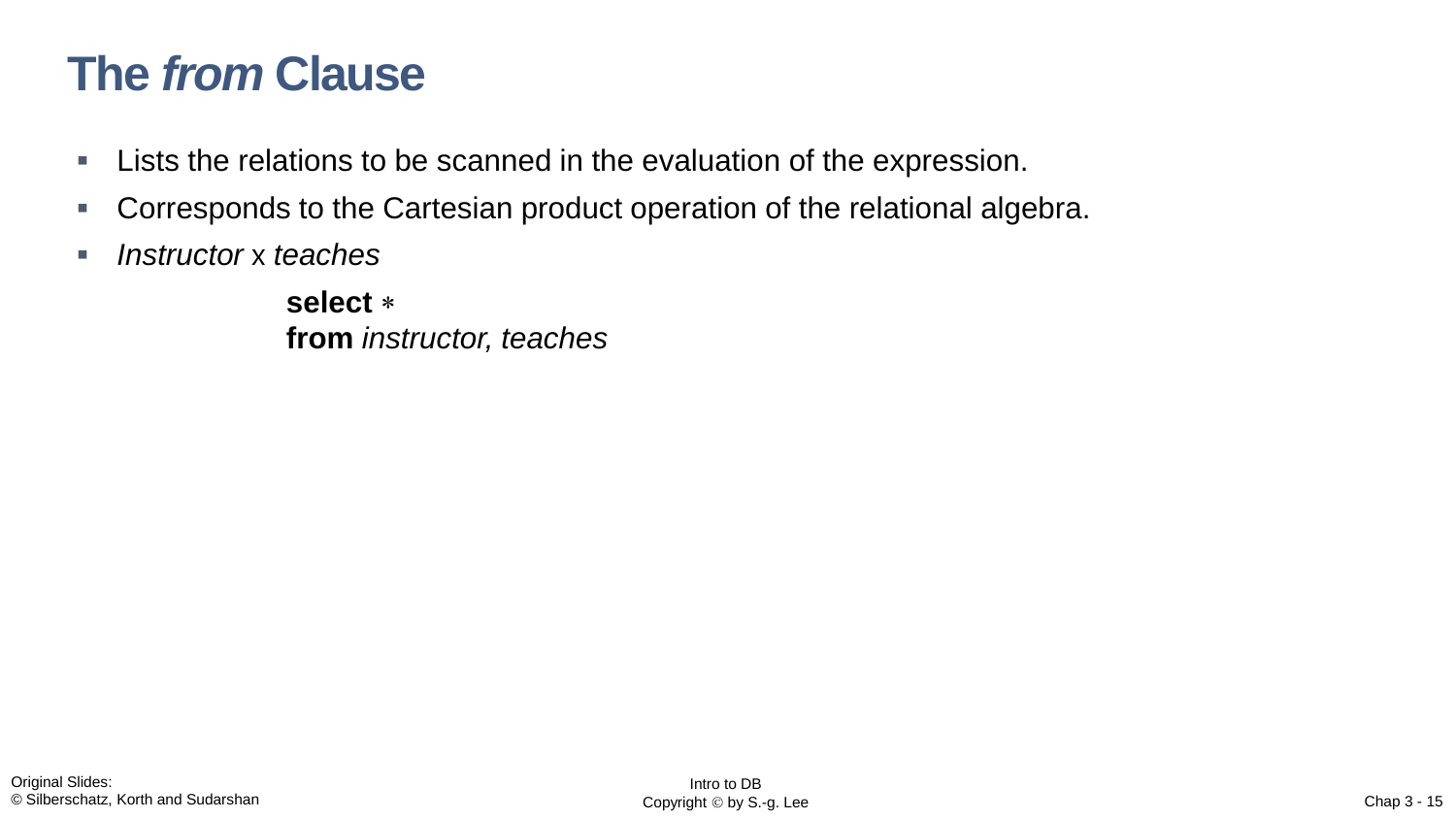#### *instructor teaches*

|       | ID                           | name       |            | dept_name  |                        | salary         |          | ID             | $course\_id$   | sec id       | semester |          | year |
|-------|------------------------------|------------|------------|------------|------------------------|----------------|----------|----------------|----------------|--------------|----------|----------|------|
| 10101 |                              | Srinivasan |            | Comp. Sci. |                        | 65000          |          | 10101          | <b>CS-101</b>  | $\mathbf{1}$ | Fall     |          | 2009 |
|       | 12121<br>Finance<br>Wu       |            | 90000      |            |                        | 10101          | $CS-315$ |                | Spring         |              | 2010     |          |      |
|       | 15151<br>Music<br>Mozart     |            | 40000      |            | 10101                  | CS-347         | 1        | Fall           |                | 2009         |          |          |      |
|       | 22222<br>Physics<br>Einstein |            |            |            | 95000                  |                | 12121    | <b>FIN-201</b> |                | Spring       |          | 2010     |      |
| 32343 |                              | El Said    | History    |            | 60000                  |                |          | 15151          | MU-199         |              | Spring   |          | 2010 |
|       |                              |            |            |            | $n \rightarrow \infty$ |                |          | 22222          | <b>PHY-101</b> |              | Fall     |          | 2009 |
|       | inst.ID                      | name       |            | dept_name  |                        | salary         |          | teaches.ID     | course_id      | sec_id       | semester | year     |      |
|       | 10101                        | Srinivasan |            | Comp. Sci. |                        | 65000          |          | 10101          | $CS-101$       | 1            | Fall     | 2009     |      |
|       | 10101                        | Srinivasan |            | Comp. Sci. |                        | 65000          |          | 10101          | $CS-315$       | 1            | Spring   | 2010     |      |
|       | 10101<br>Srinivasan          |            | Comp. Sci. |            | 65000                  |                | 10101    | $CS-347$       | 1              | Fall         | 2009     |          |      |
|       | 10101<br>Srinivasan          |            |            | Comp. Sci. |                        | 65000          |          | 12121          | <b>FIN-201</b> | 1            | Spring   | 2010     |      |
|       | 10101                        | Srinivasan |            | Comp. Sci. |                        | 65000          |          | 15151          | MU-199         | $\mathbf{1}$ | Spring   | 2010     |      |
|       | 10101                        | Srinivasan |            | Comp. Sci. |                        | 65000          |          | 22222          | <b>PHY-101</b> | $\mathbf{1}$ | Fall     | 2009     |      |
|       |                              |            |            |            |                        |                |          |                | $\ddotsc$      | $\cdots$     |          |          |      |
|       |                              |            |            |            |                        |                |          |                |                | $\cdots$     |          | $\cdots$ |      |
|       | 12121                        | Wu         |            | Finance    |                        | 90000          |          | 10101          | $CS-101$       | 1            | Fall     | 2009     |      |
|       | 12121                        | Wu         |            | Finance    |                        | 90000          |          | 10101          | $CS-315$       | 1            | Spring   | 2010     |      |
|       | 12121                        | Wu         |            | Finance    |                        | 90000          |          | 10101          | CS-347         | 1            | Fall     | 2009     |      |
|       | 12121<br>Wu<br>Finance       |            | 90000      |            | 12121                  | <b>FIN-201</b> | 1        | Spring         | 2010           |              |          |          |      |
|       | 12121                        | Wu         |            | Finance    |                        | 90000          |          | 15151          | MU-199         | $\mathbf{1}$ | Spring   | 2010     |      |
|       | 12121                        | Wu         |            | Finance    |                        | 90000          |          | 22222          | <b>PHY-101</b> | $\mathbf{1}$ | Fall     | 2009     |      |
|       |                              | $\cdots$   |            |            |                        |                |          |                | $\cdots$       | $\cdots$     |          | $\cdots$ |      |
|       | $\cdots$                     | $\cdots$   |            |            |                        |                |          | $\cdots$       |                | $\cdots$     | $\cdots$ | $\cdots$ |      |

#### **select from** *instructor, teaches*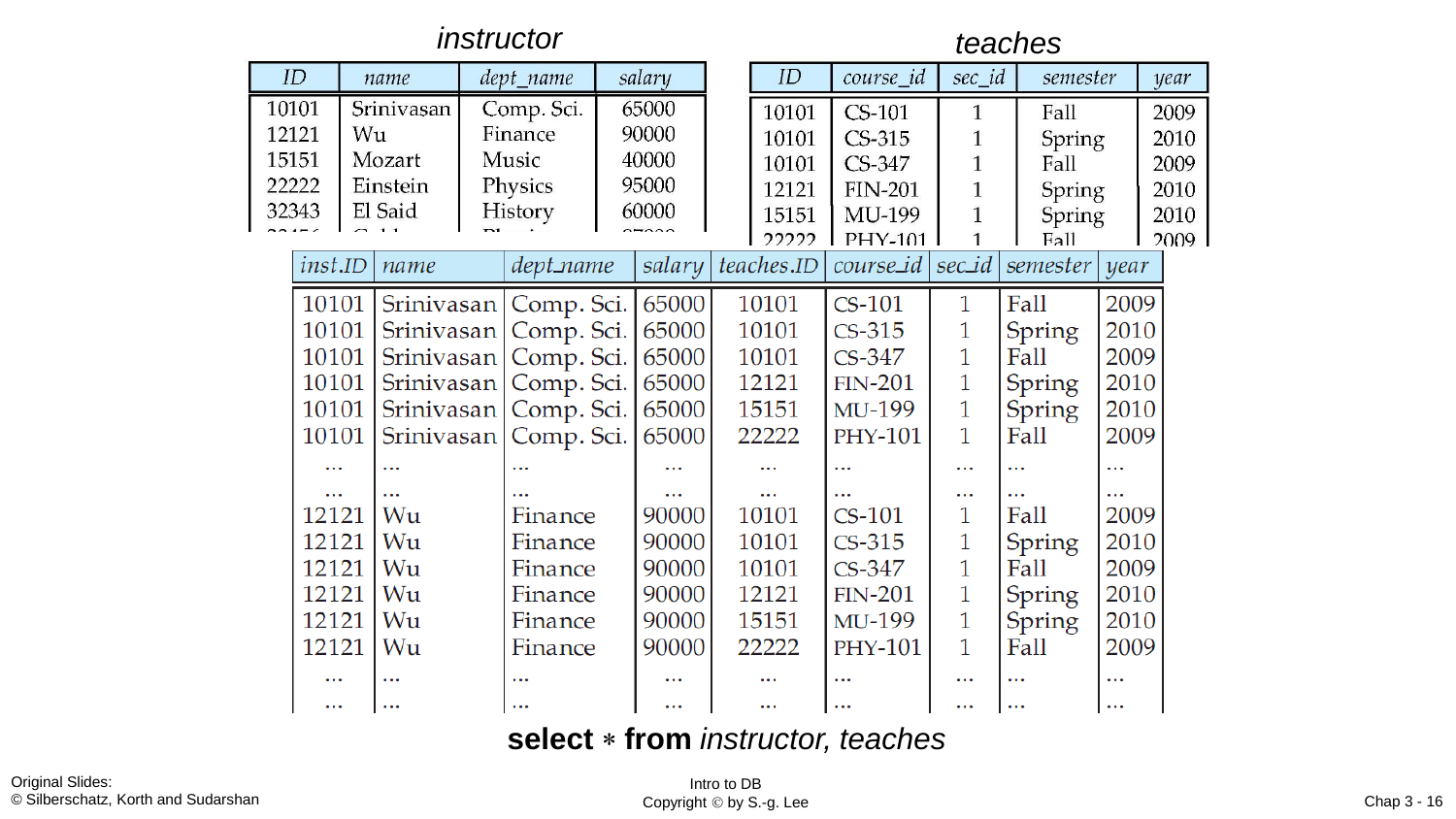#### **Joins**

■ For all instructors who have taught some course, find their names and the course ID of the courses they taught.

Find the course ID, semester, year and title of each course offered by the Comp. Sci. department

```
select section.course_id, semester, year, title
from section, course
where section.course_id = course.course_id and
         dept_name = 'Comp. Sci.'
```

| section                                                                         | course                                             |
|---------------------------------------------------------------------------------|----------------------------------------------------|
| course id<br>  <u>sec_id</u><br>$\vert$ semester<br>  <u>year</u><br>  building | <u>course_i</u> d<br>title<br>dept_name<br>credits |
| room_no<br>time_slot_id                                                         |                                                    |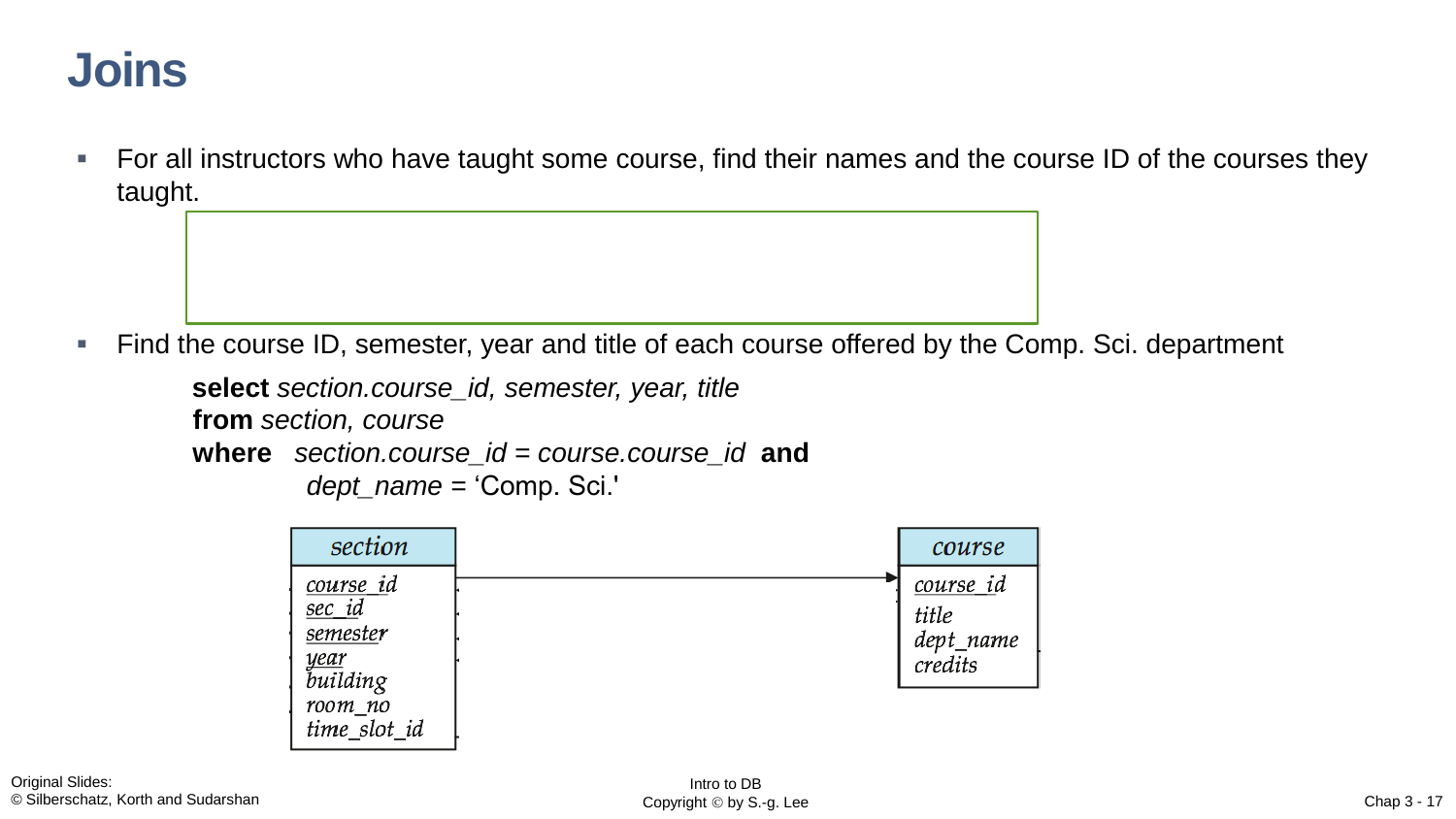## **Schema Diagram for the University**

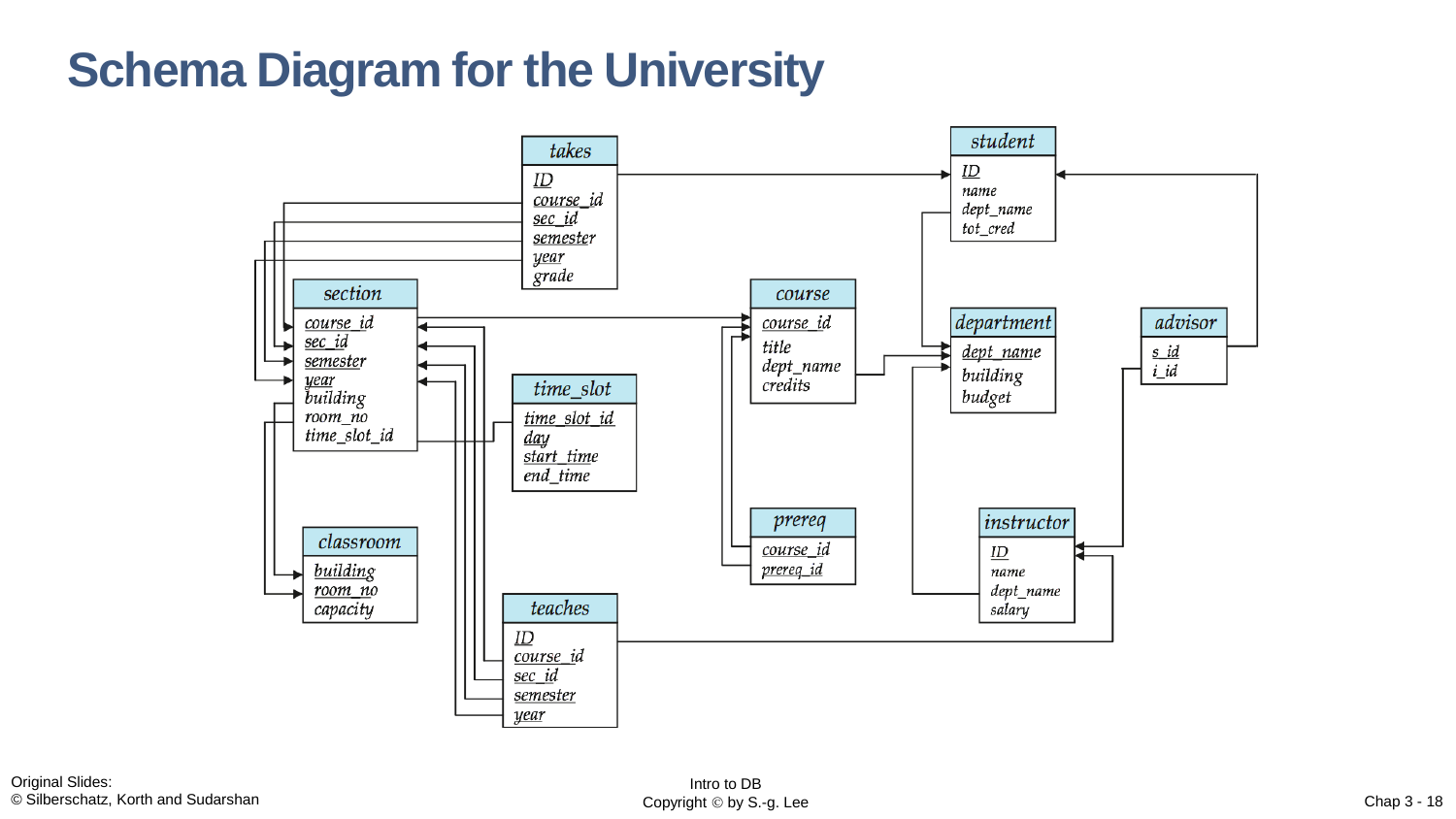#### **SQL Examples**

**select** *s\_id*

**Find the IDs of students advised by an instructor named Einstein.** 

■ Find the IDs of all students who were taught by an instructor named Einstein; make sure there are no duplicates in the result.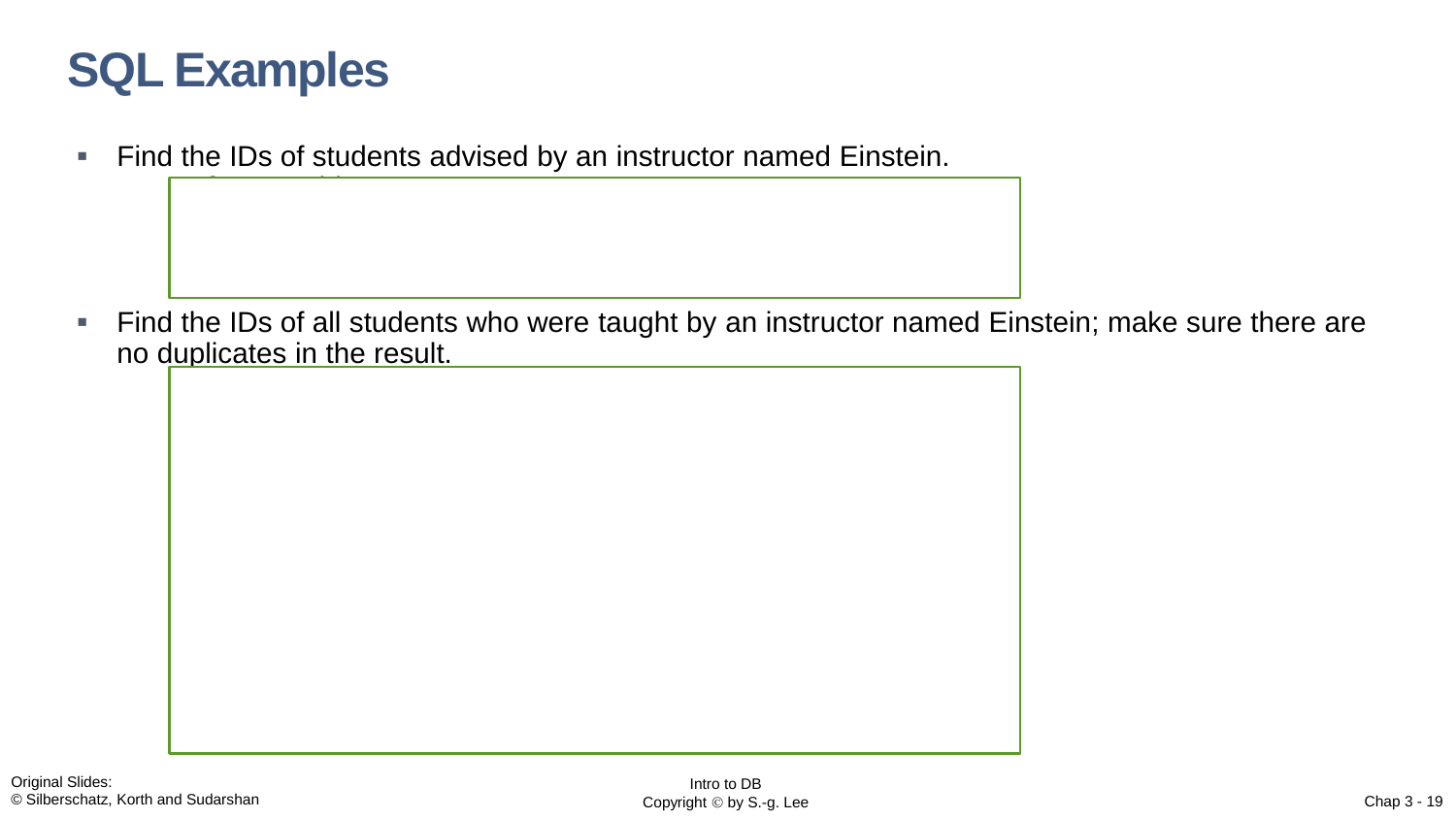## **The** *Rename* **Operation**

■ The SQL allows renaming relations and attributes using the **as** clause: *old-name* **as** *new-name*

**select** *ID, name, salary/12* **as** *monthly\_salary* **from** *instructor*

Find the names of all instructors who have a higher salary than some instructor in 'Comp. Sci'.

- *S*, *T* are called *tuple variables*
- Keyword **as** is optional and may be omitted *instructor* **as** *T ≡ instructor T*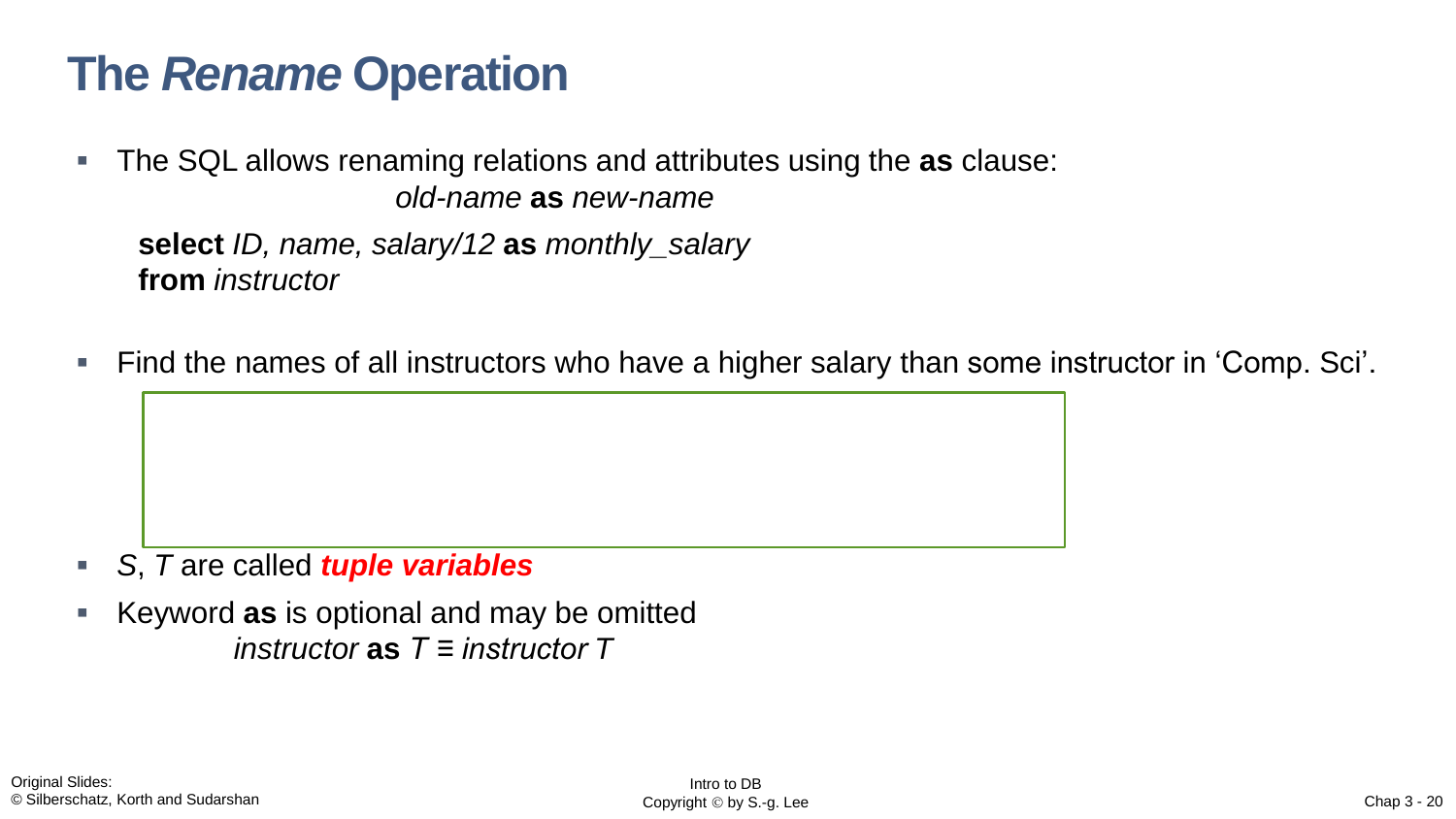# **String Operations**

- For comparisons on character strings
- Patterns are described using special characters:
	- **percent (%): matches any substring.**
	- underscore (\_). matches any character.
- Find all courses whose title includes the substring "data".

- Escape character to specify % and  $\backslash$  within string **like '**100\%'
- A variety of string operations such as
	- concatenation (using "||")
	- **case conversion, string length, substrings, etc.**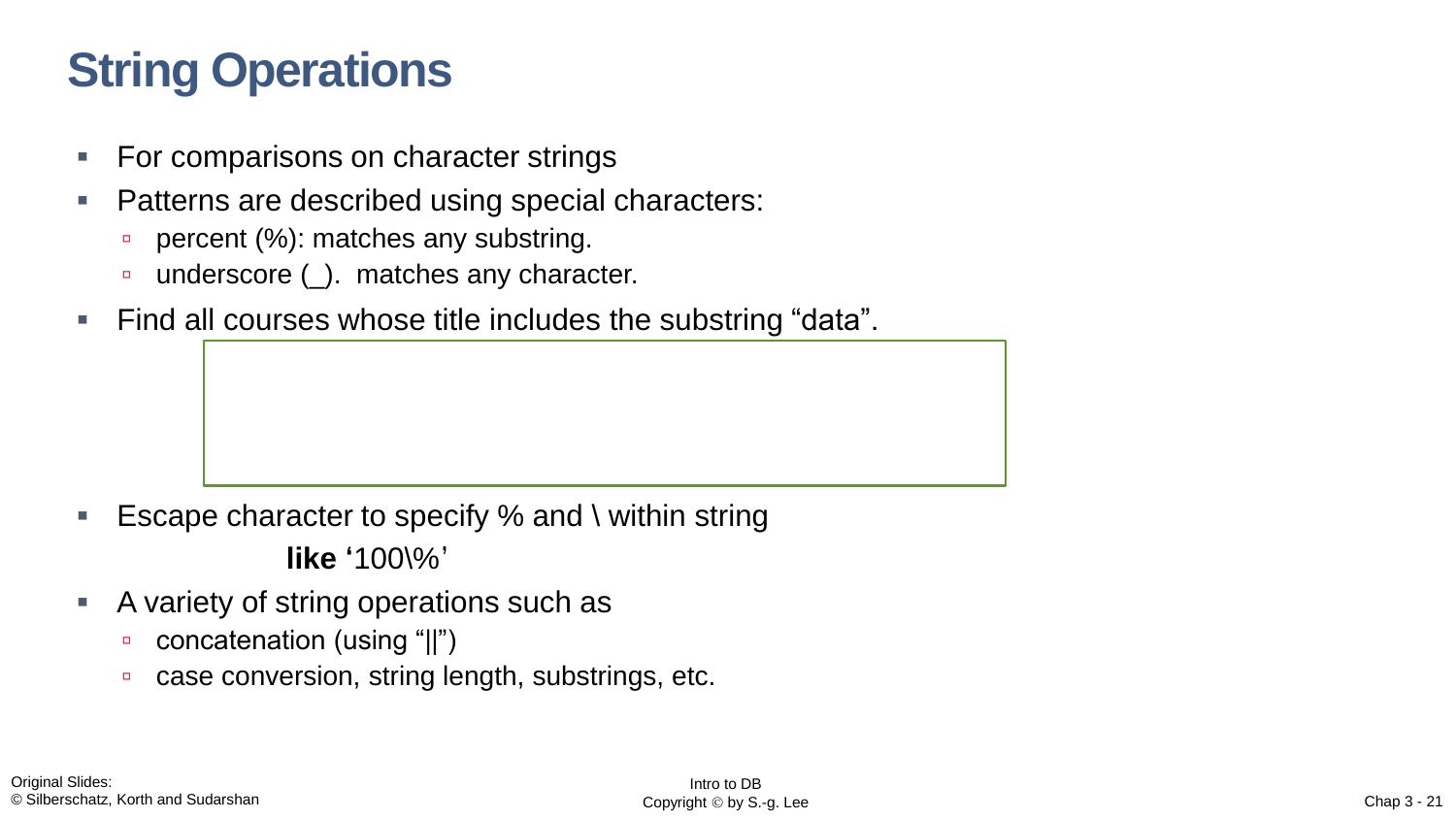# **Ordering the Display of Tuples**

**EXECT:** List in alphabetic order all instructors

- **desc** for descending order or **asc** for ascending order (default)
	- **order by** *name* **desc**
- Can sort on multiple attributes
	- **order by** *dept\_name, name*
	- **order by** *dept-name* **desc**, *name* **asc**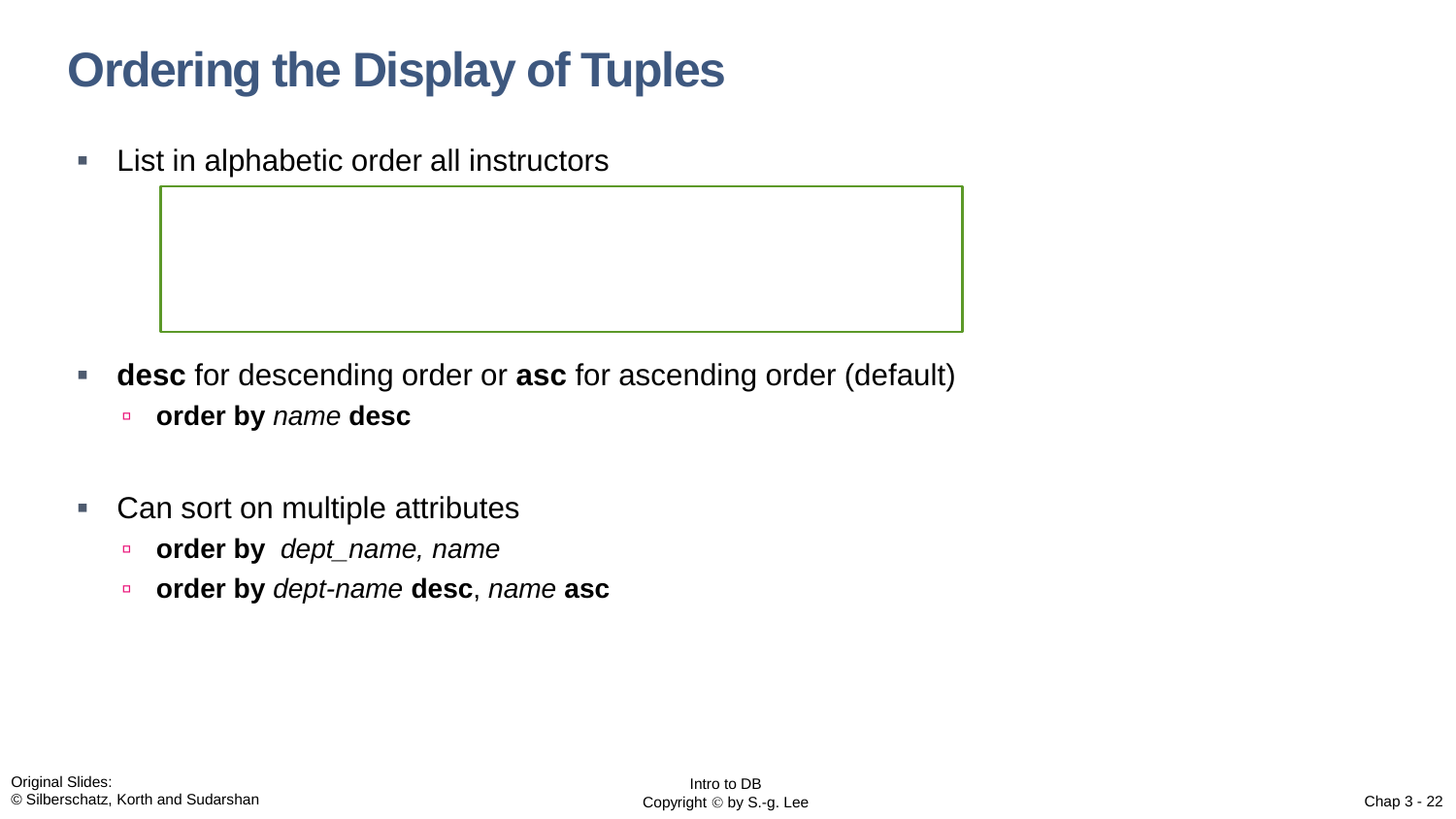#### **Set Operations**

- The set operations: **union, intersect, except** correspond to the relational algebra operations  $\cup, \cap, -.$
- Each set operation *automatically eliminates duplicates*
- To retain all duplicates use multiset versions:

**union all, intersect all** and **except all.**

Suppose a tuple occurs *m* times in *r* and *n* times in *s,* then, it occurs:

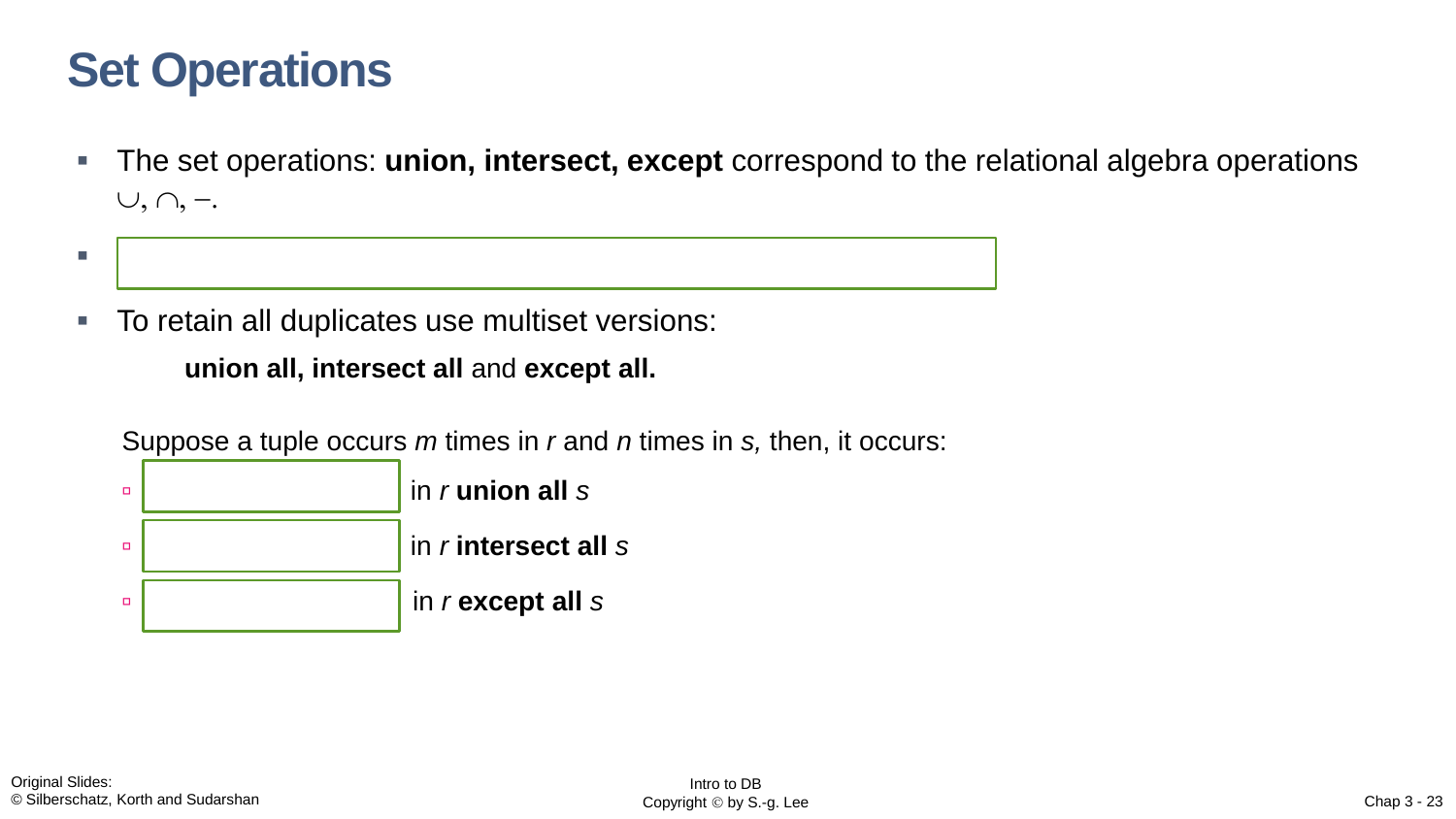## **Set Operations (cont.)**

▪ *Find all customers who have a loan, an account, or both:*

**(select** *customer-name* **from** *depositor*) **union (select** *customer-name* **from** *borrower)*

*Find all customers who have both a loan and an account.* 

(**select** *customer-name* **from** *depositor*) **intersect (select** *customer-name* **from** *borrower)*

*Find all customers who have an account but no loan.* 

(**select** *customer-name* **from** *depositor*) **except (select** *customer-name* **from** *borrower)*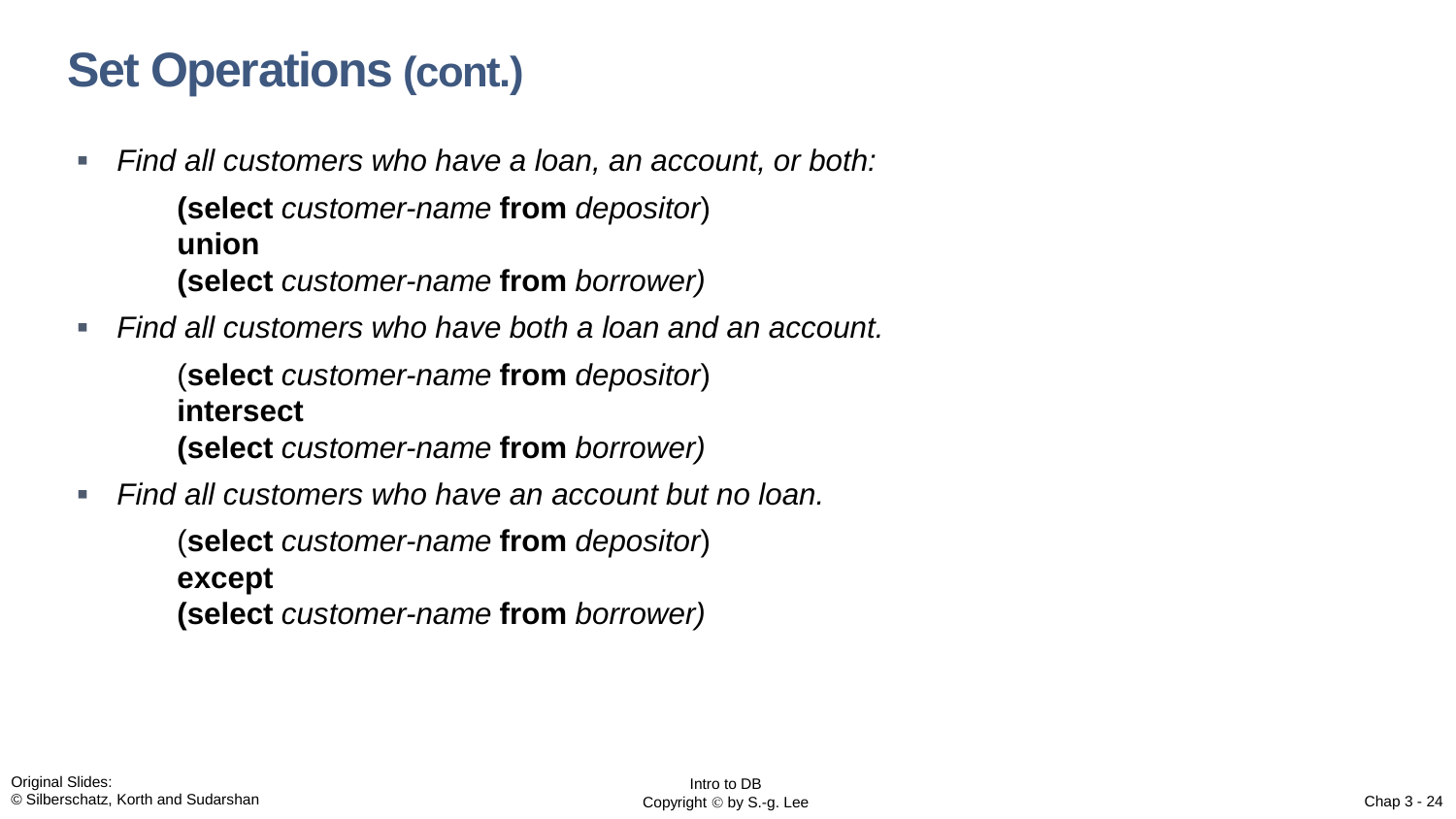#### **Null Values**

- It is possible for tuples to have a null value, denoted by *null*, for some of their attributes
- *null* signifies an unknown value or that a value does not exist.
- The result of any arithmetic expression involving *null* is *null*
	- Example: 5 + *null* returns null
- **The predicate is null can be used to check for null values.** Find all instructors whose salary is null*.*

**select** *name*

**from** *instructor* **where** *salary* **is null**

■ Why not the following?

**select** *name* **from** *instructor* **where** *salary* **= null**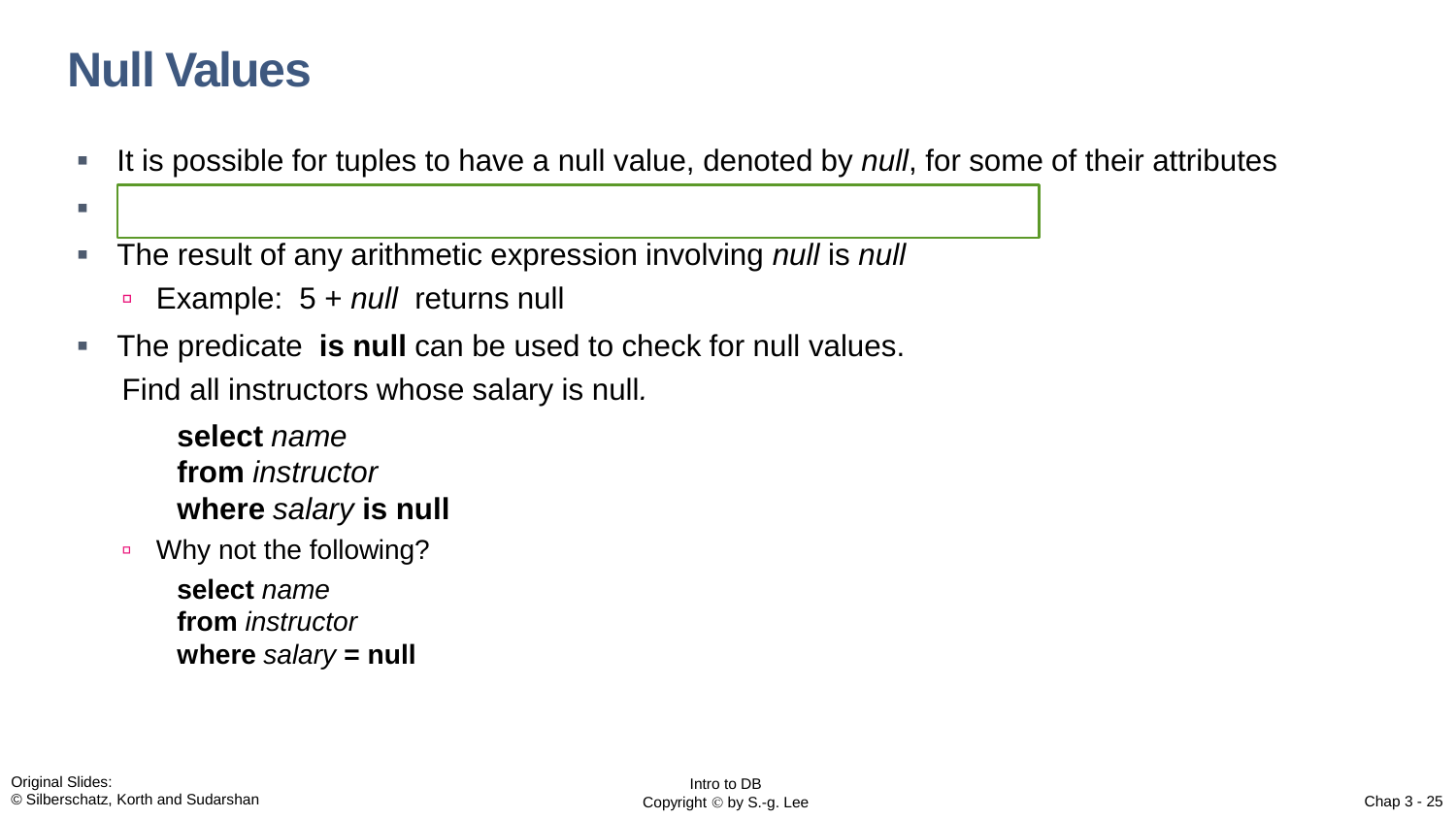# **Null Values and Three Valued Logic**

- Any comparison with *null* returns *unknown* 
	- Example*: 5 < null or null <> null or null = null*
- Three-valued logic using the truth value *unknown*:
	- OR: (*unknown* **or** *true*) = *true*, (*unknown* **or** *false*) = *unknown* (*unknown* **or** *unknown) = unknown*
	- AND: *(true* **and** *unknown) = unknown, (false* **and** *unknown) = false, (unknown* **and** *unknown) = unknown*
	- NOT*: (***not** *unknown) = unknown*
	- "*P* **is unknown**" evaluates to true if predicate *P* evaluates to *unknown*

▪ Result of **where** clause predicate is treated as *false* if it evaluates to *unknown*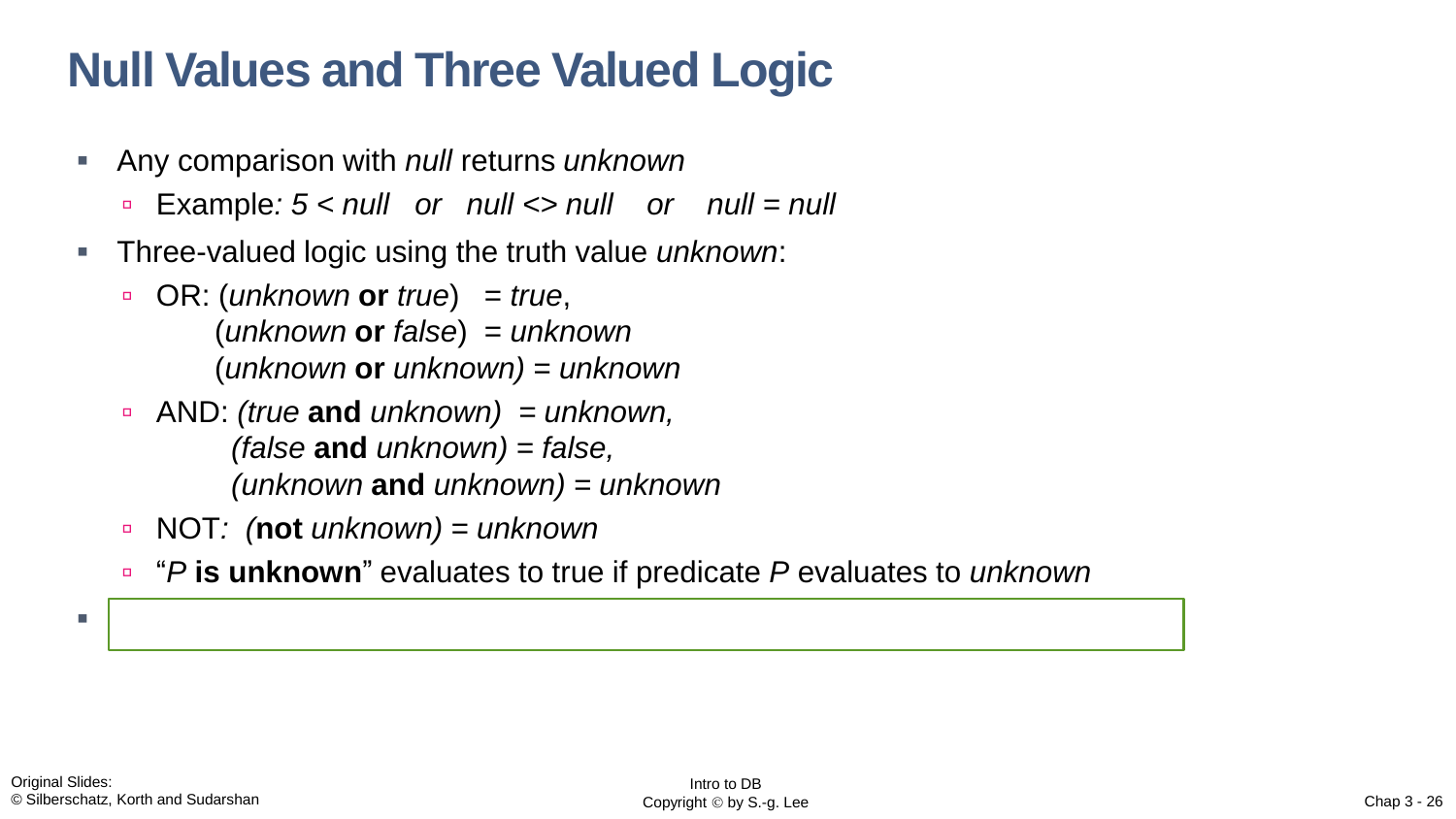# **Aggregate Functions**

■ Operate on the multiset of values of a column of a relation, and return a value

**avg:** average value **min:** minimum value **max:** maximum value **sum:** sum of values **count:** number of values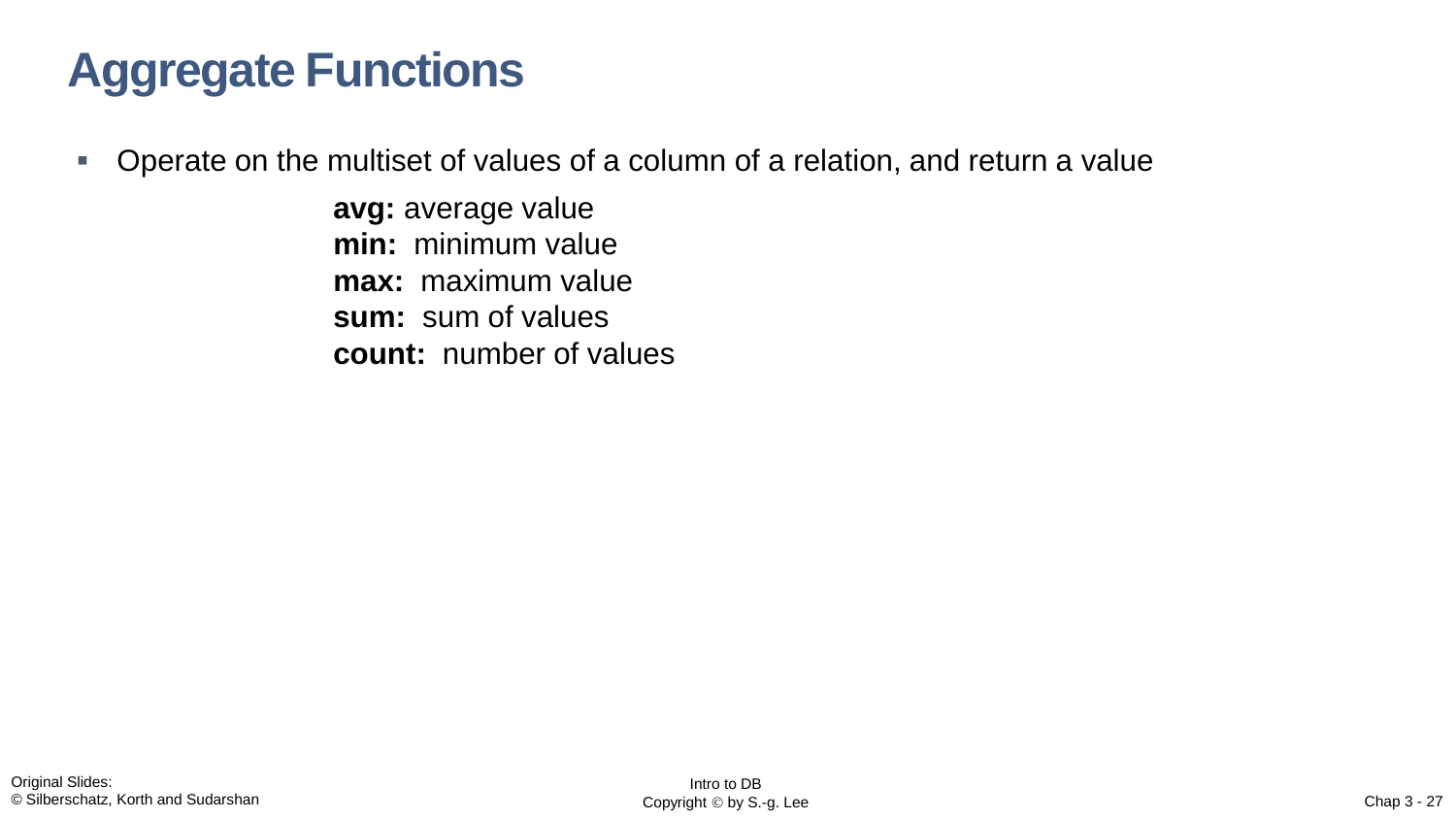# **Aggregate Functions (Cont.)**

■ Find the average salary of instructors in the Computer Science department

```
select avg (salary)
from instructor
where dept_name= 'Comp. Sci.';
```
Find the total number of instructors who teach a course in the Spring 2010 semester

**Find the number of tuples in the** *course* relation

**select count** (\*) **from** *course*;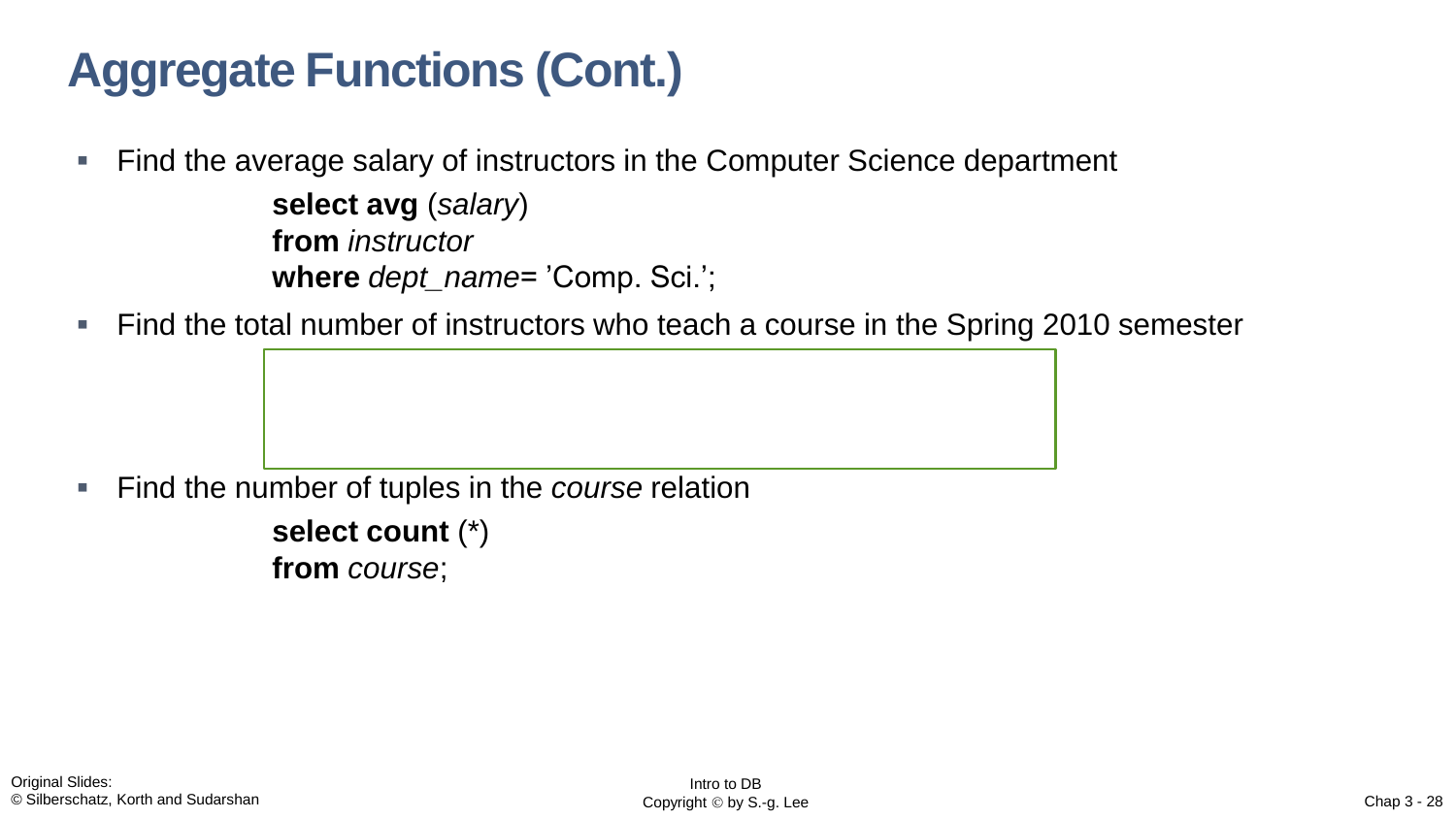# **Aggregate Functions – Group By**

■ Find the average salary of instructors in each department **select** *dept\_name*, **avg** (*salary*) **from** *instructor* **group by** *dept\_name*;

| ID    | name       | dept name      | salary |
|-------|------------|----------------|--------|
| 76766 | Crick      | <b>Biology</b> | 72000  |
| 45565 | Katz       | Comp. Sci.     | 75000  |
| 10101 | Srinivasan | Comp. Sci.     | 65000  |
| 83821 | Brandt     | Comp. Sci.     | 92000  |
| 98345 | Kim        | Elec. Eng.     | 80000  |
| 12121 | Wu         | Finance        | 90000  |
| 76543 | Singh      | Finance        | 80000  |
| 32343 | El Said    | History        | 60000  |
| 58583 | Califieri  | History        | 62000  |
| 15151 | Mozart     | Music          | 40000  |
| 33456 | Gold       | Physics        | 87000  |
| 22222 | Einstein   | Physics        | 95000  |

| dept_name      | avg_salary |
|----------------|------------|
| <b>Biology</b> | 72000      |
| Comp. Sci.     | 77333      |
| Elec. Eng.     | 80000      |
| Finance        | 85000      |
| History        | 61000      |
| <b>Music</b>   | 40000      |
| Physics        | 91000      |

■ Note: departments with no instructor will not appear in result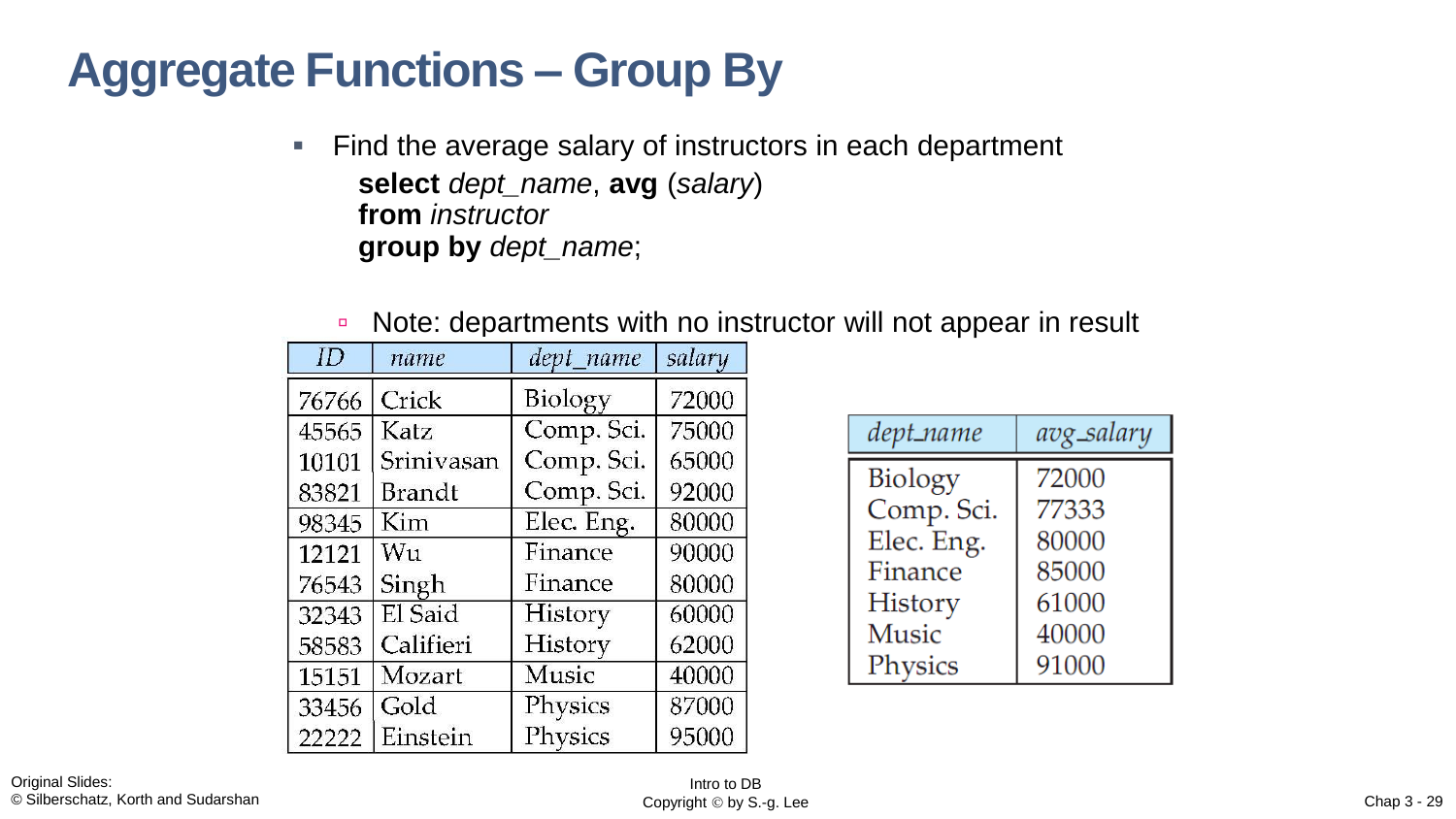# **Aggregation (Cont.)**

- **EXT** Attributes in **select** clause outside of aggregate functions must appear in **group by** list
	- □ /\* erroneous query \*/ **select** *dept\_name*, *ID*, **avg** (*salary*) **from** *instructor* **group by** *dept\_name*;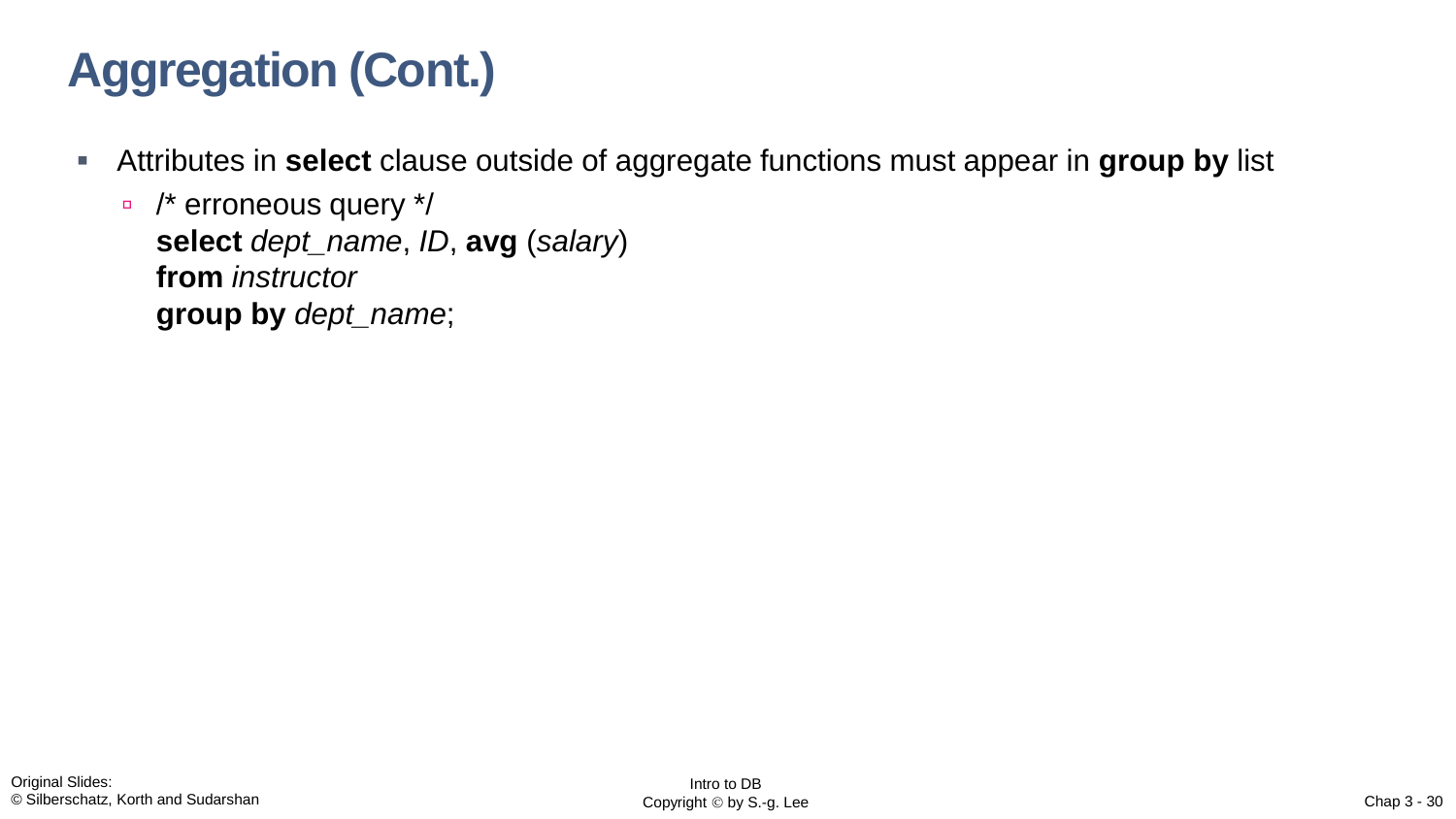# *Null* **Values and Aggregates**

▪ *Total all salaries*

**select sum** (*salary)* **from** *instructor*

- **Above statement ignores null amounts**
- result is null if there is no non-null amount

▪ All aggregate operations except **count(\*)** ignore tuples with null values on the aggregated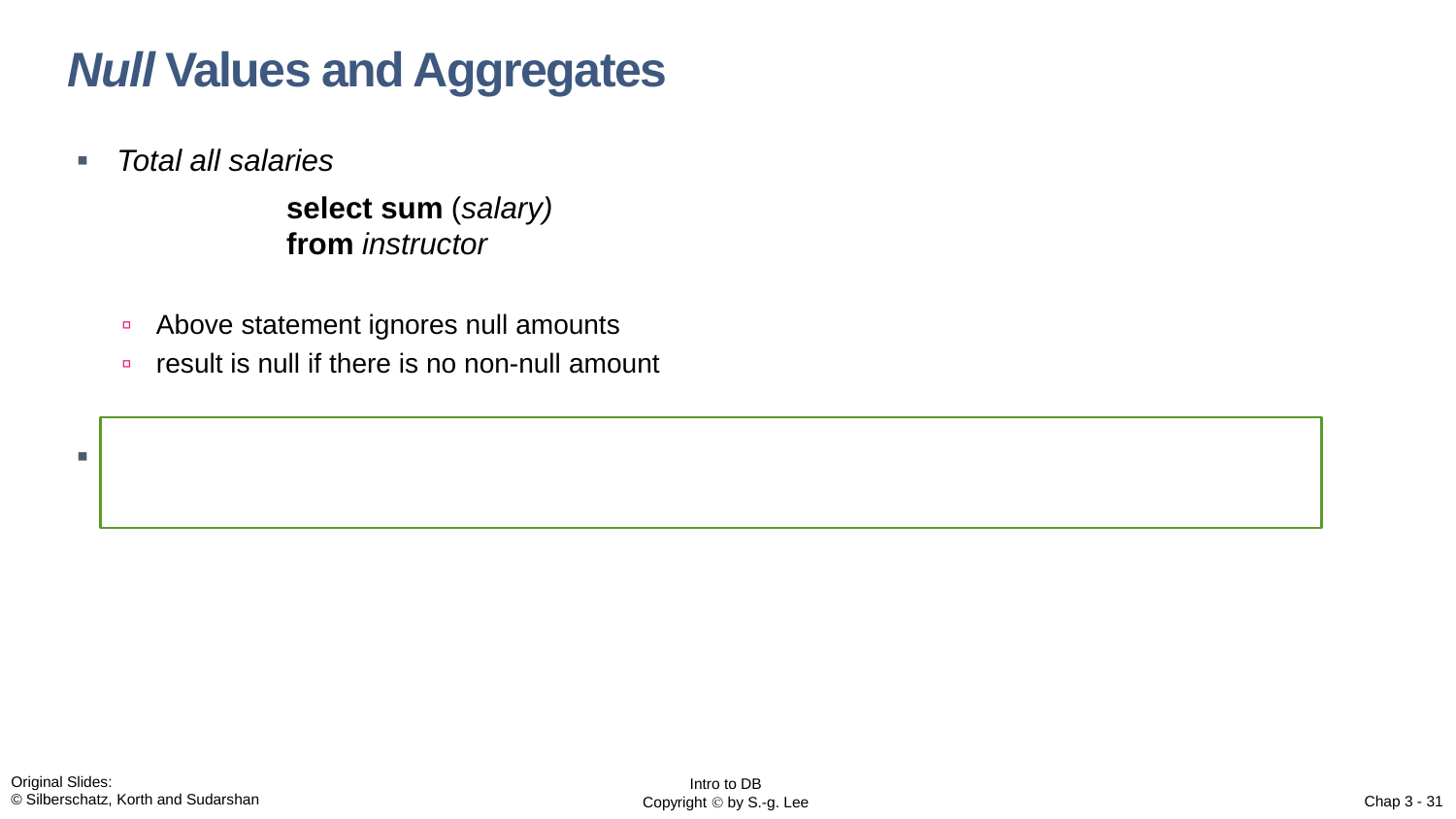# **Nested Subqueries**

▪ A *subquery* is

■ Common use of subqueries:

perform tests for set membership, set comparisons, and set cardinality.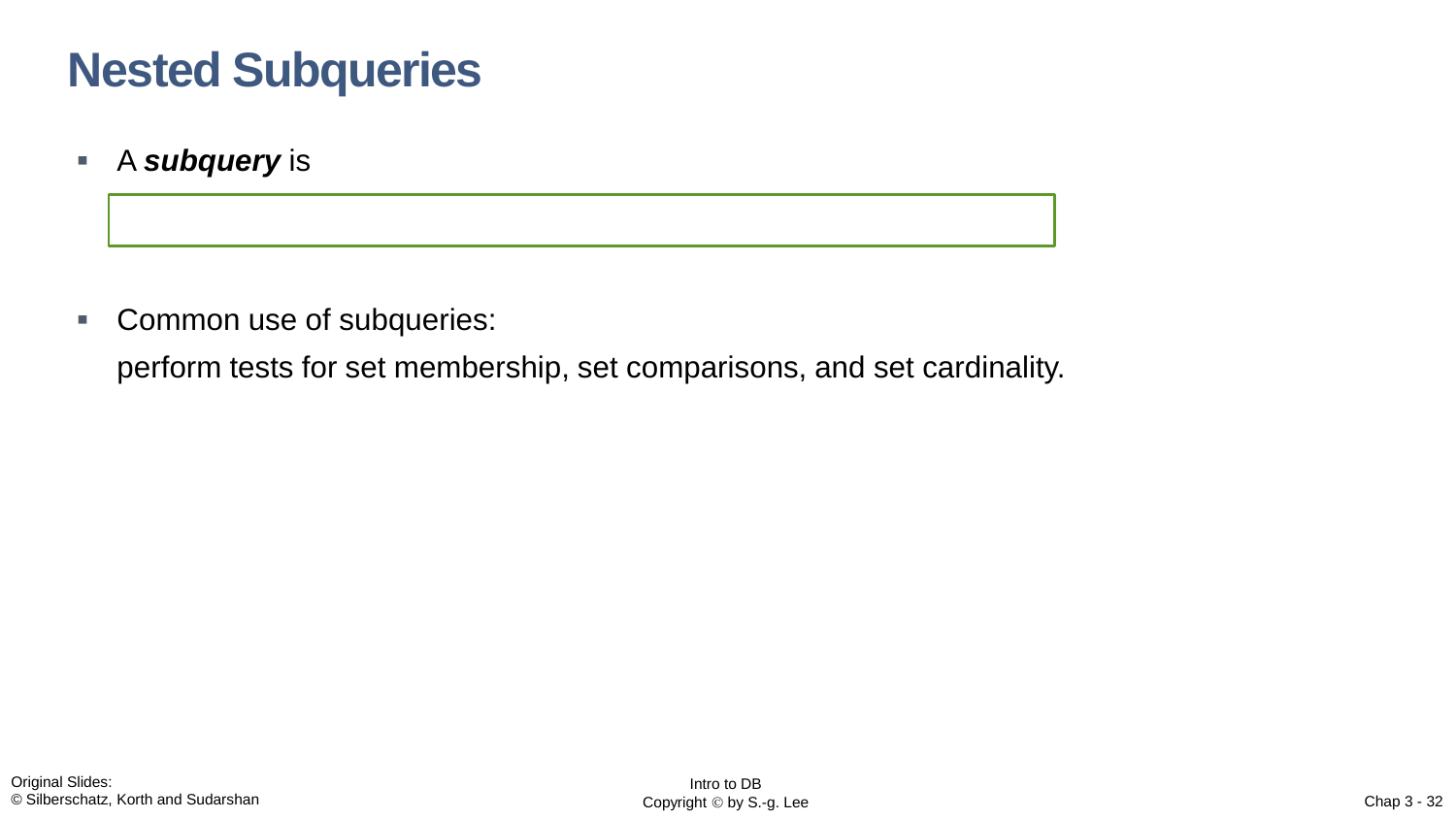# **Nested Query – Examples**

■ Find courses offered in Fall 2009 and in Spring 2010

**select distinct** *course\_id* **from** *section*

■ Find courses offered in Fall 2009 but not in Spring 2010

**select distinct** *course\_id* **from** *section*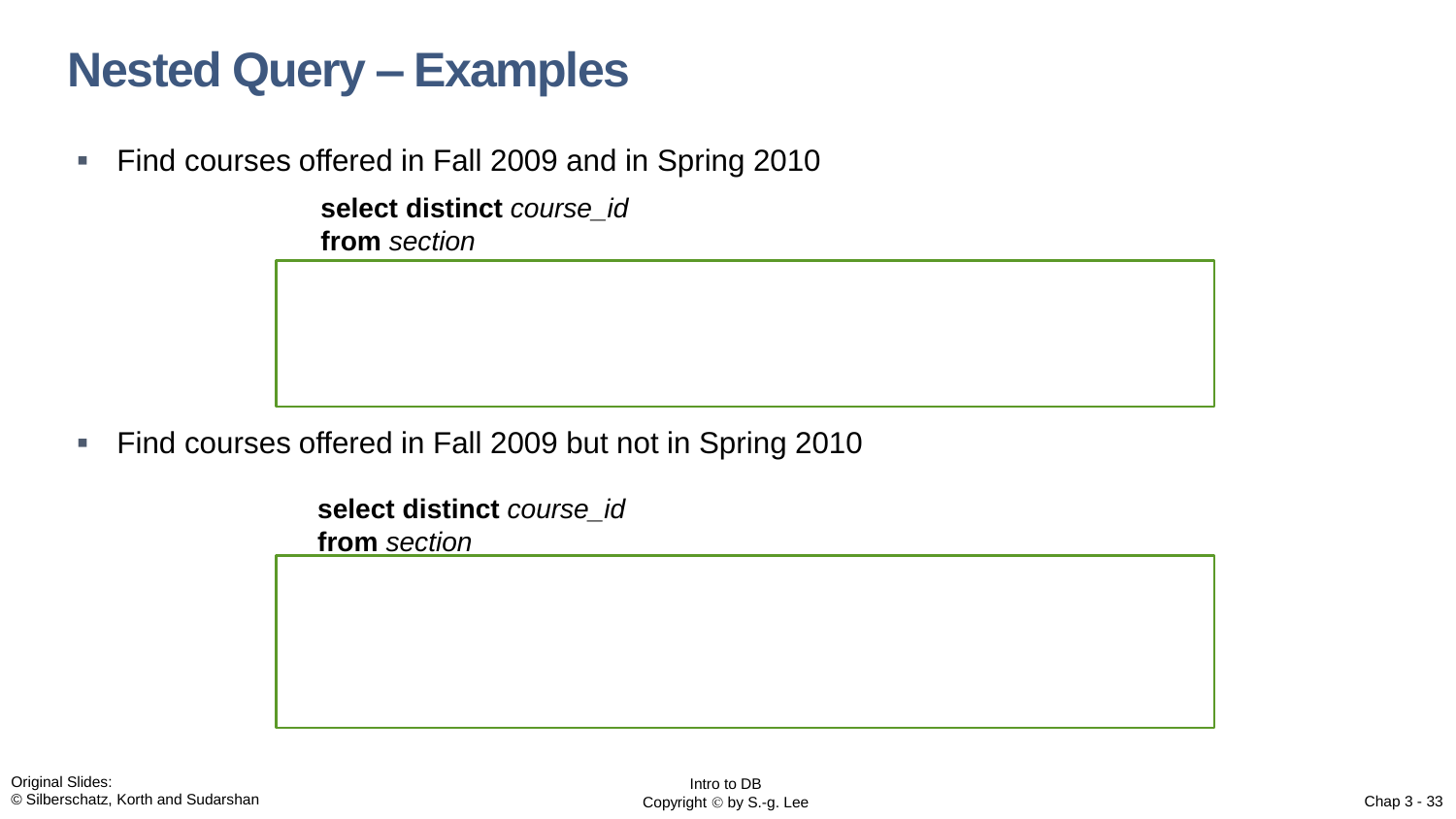# **Nested Query – Examples**

■ Find the total number of (distinct) students who have taken course sections taught by the instructor with *ID* 10101

> **select count** (**distinct** *ID*) **from** *takes*

▪ Note: Above query can be written in a much simpler manner. The formulation above is simply to illustrate SQL features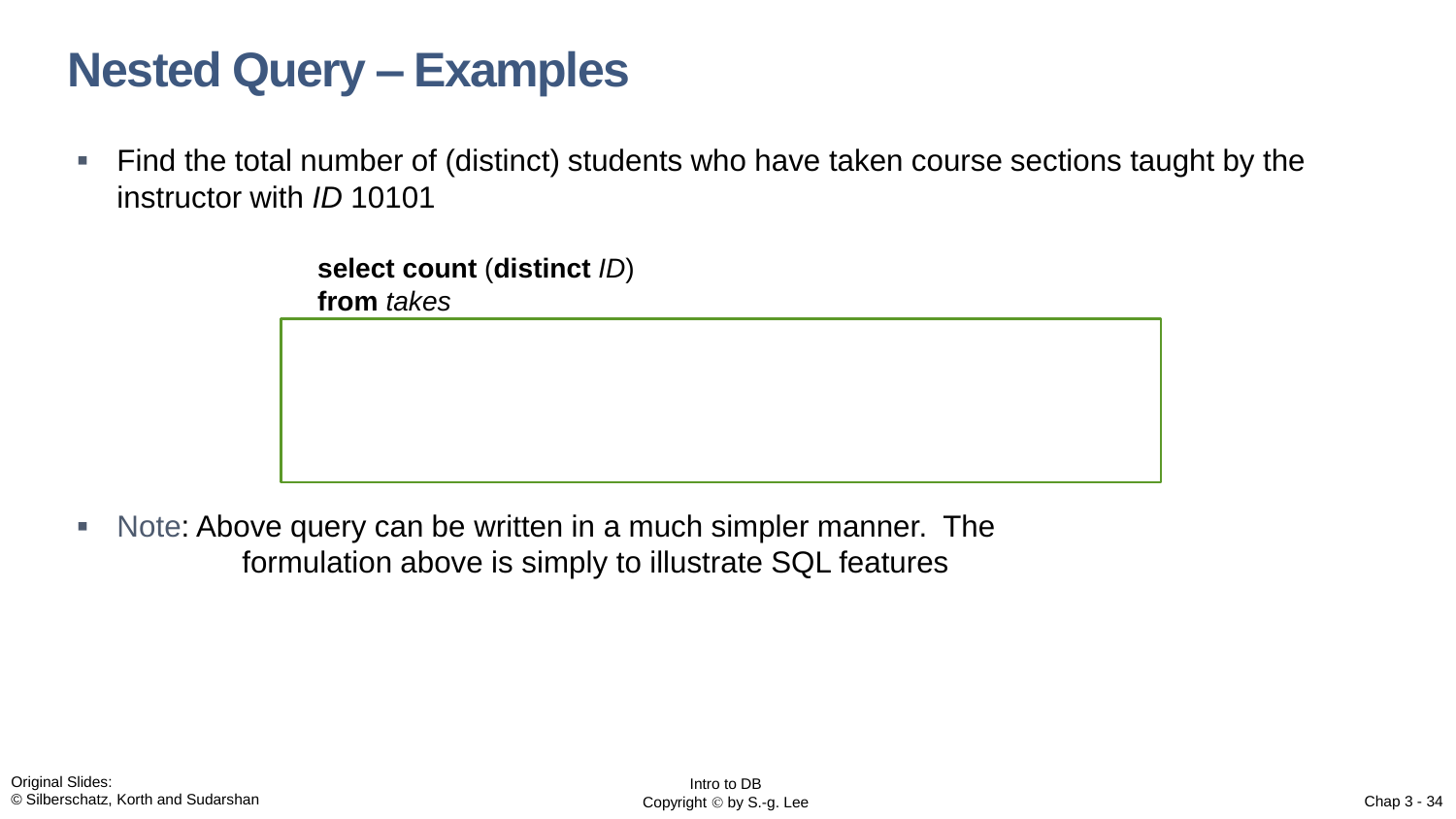## **Set Comparison**

■ Find names of instructors with salary greater than that of some (at least one) instructor in the Biology department.

> **select distinct** *T*.*name* **from** *instructor* **as** *T*, *instructor* **as** *S*

▪ Same query using > **some** clause

**select** *name* **from** *instructor*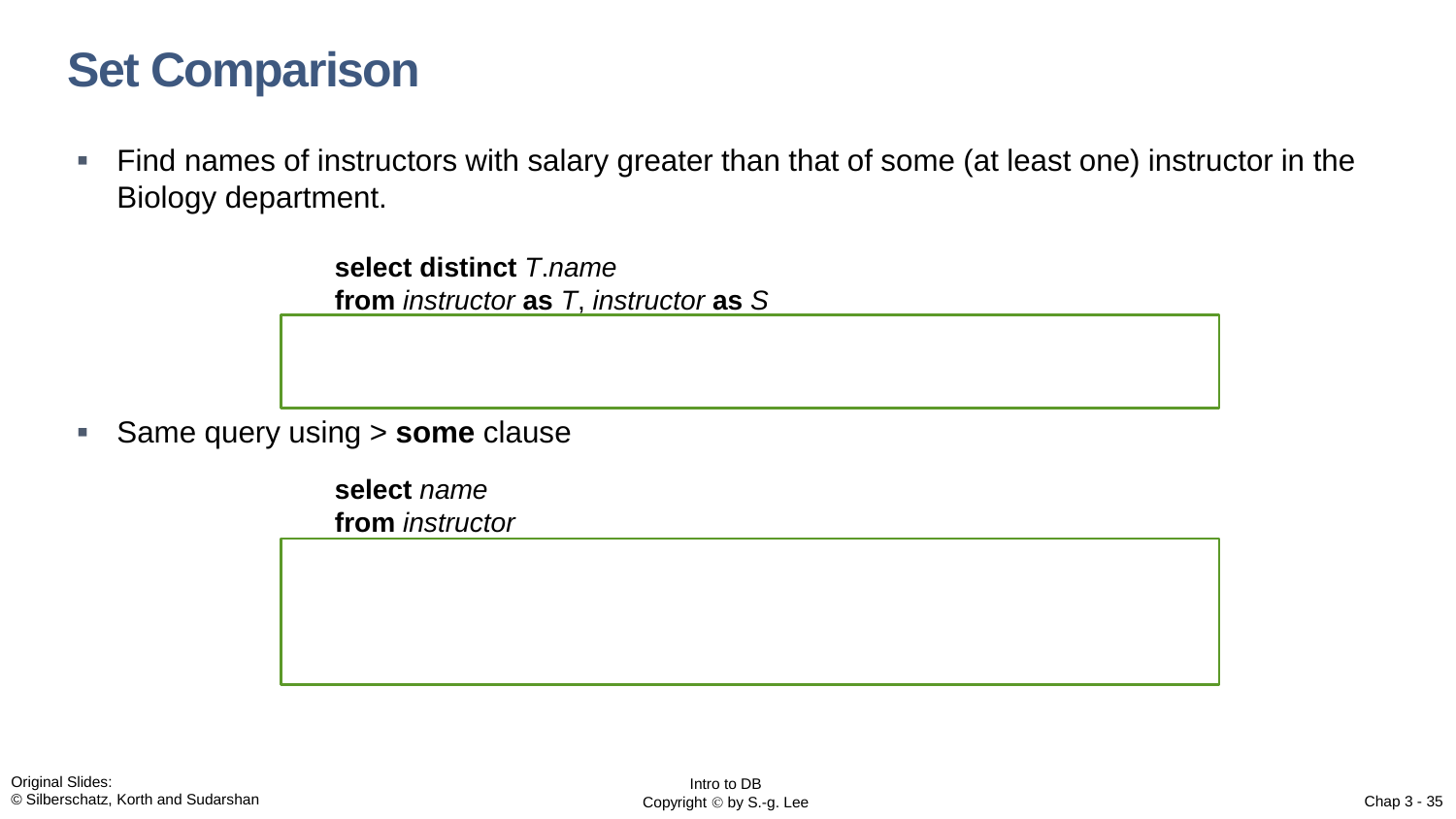# **Set Comparison (cont.)**

**Find the names of all instructors whose salary is greater than the salary of all instructors in** the Biology department.

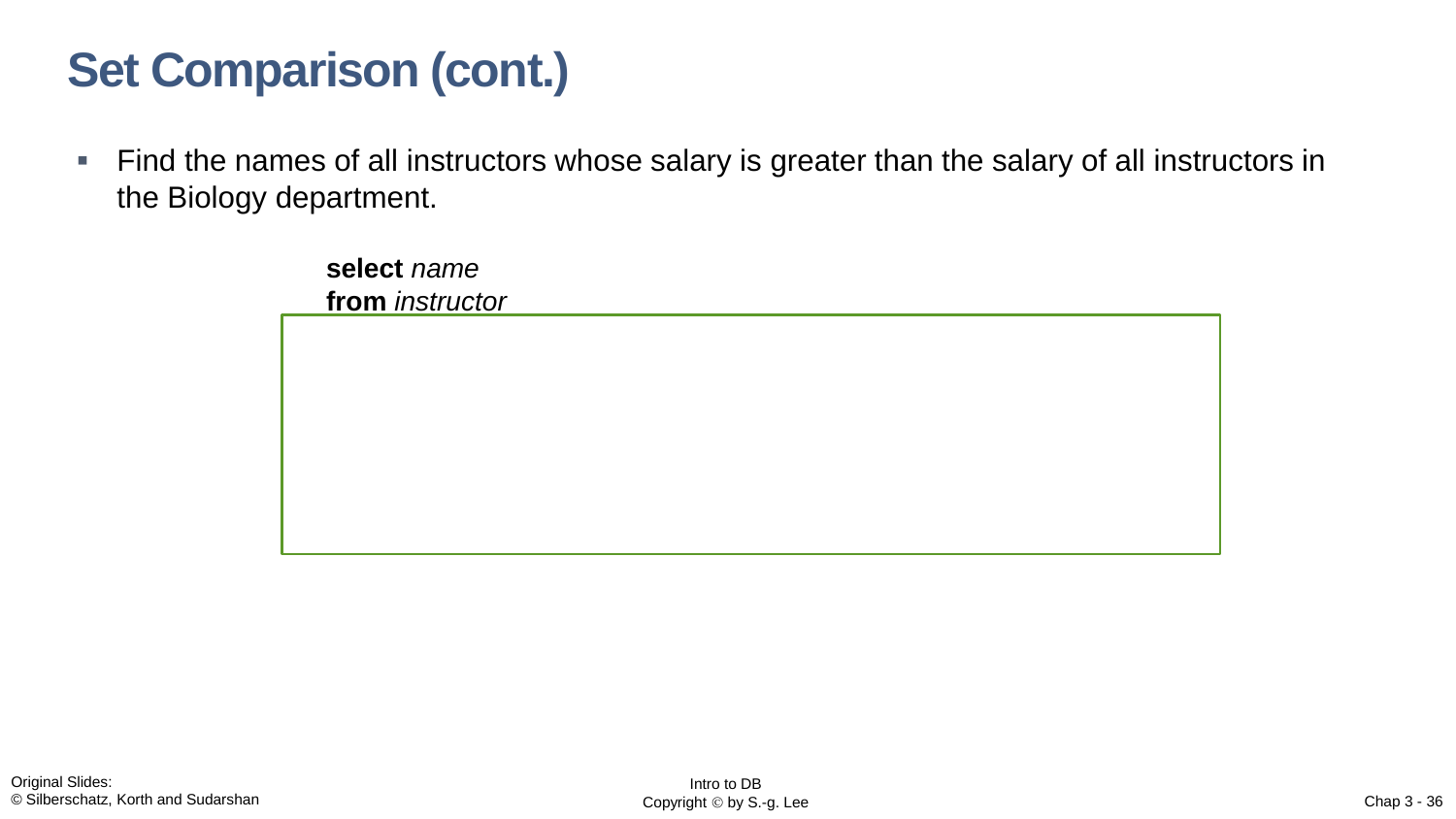# **Test for Empty Relations**

- The **exists** construct returns the value **true** if the argument subquery is nonempty.
- **exists**  $r \Leftrightarrow r \neq \emptyset$
- $\blacksquare$  **not exists**  $r \Leftrightarrow r = \emptyset$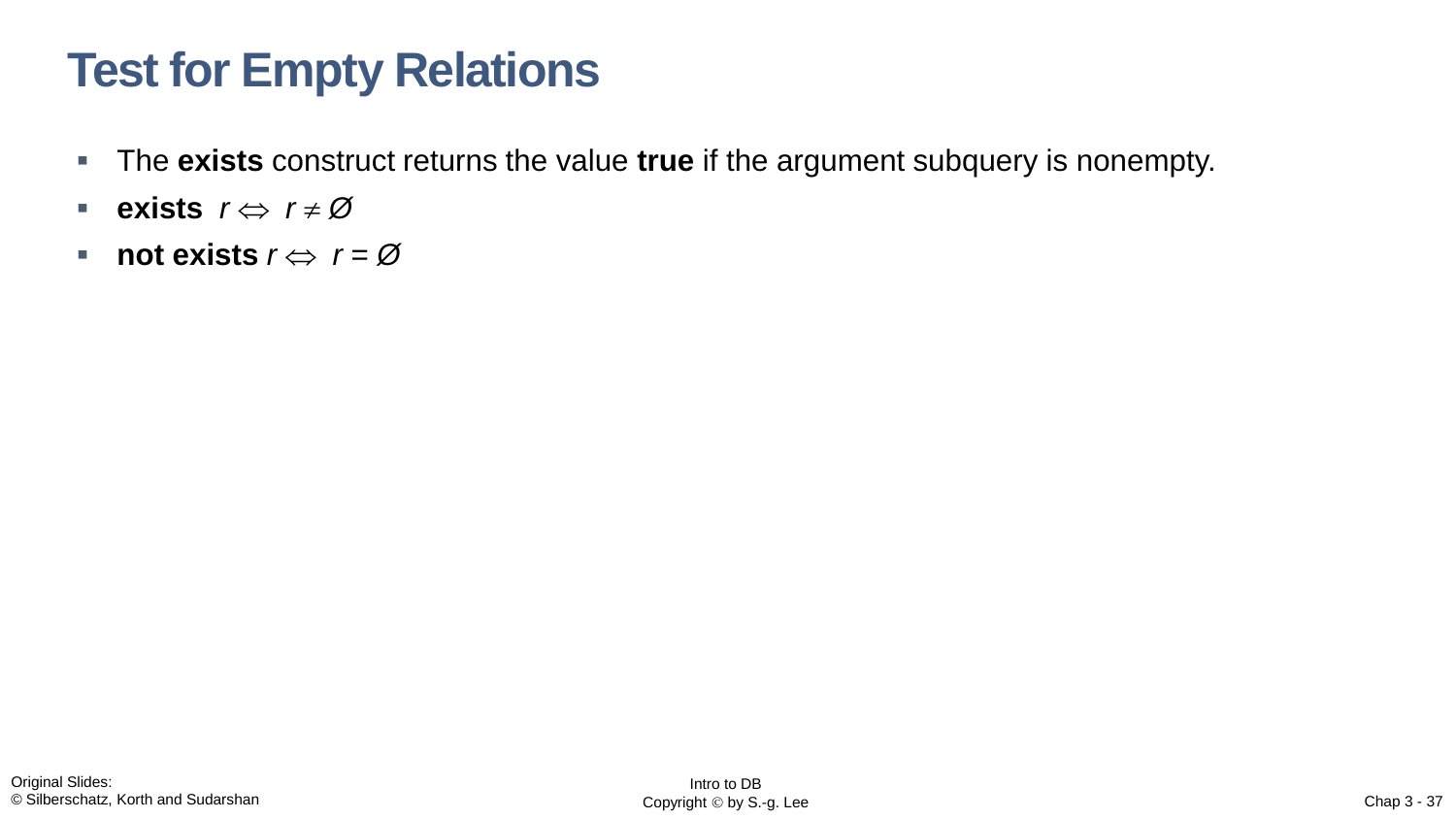## **Correlation Variables**

■ Yet another way of specifying the query "Find all courses taught in both the Fall 2009 semester and in the Spring 2010 semester"

```
select course_id
from section as S
where semester = 'Fall' and year= 2009 and 
       exists (select *
               from section as T
               where semester = 'Spring' and year= 2010 
                      and S.course_id= T.course_id);
```
- Correlated subquery
- *S:* Correlation name or correlation variable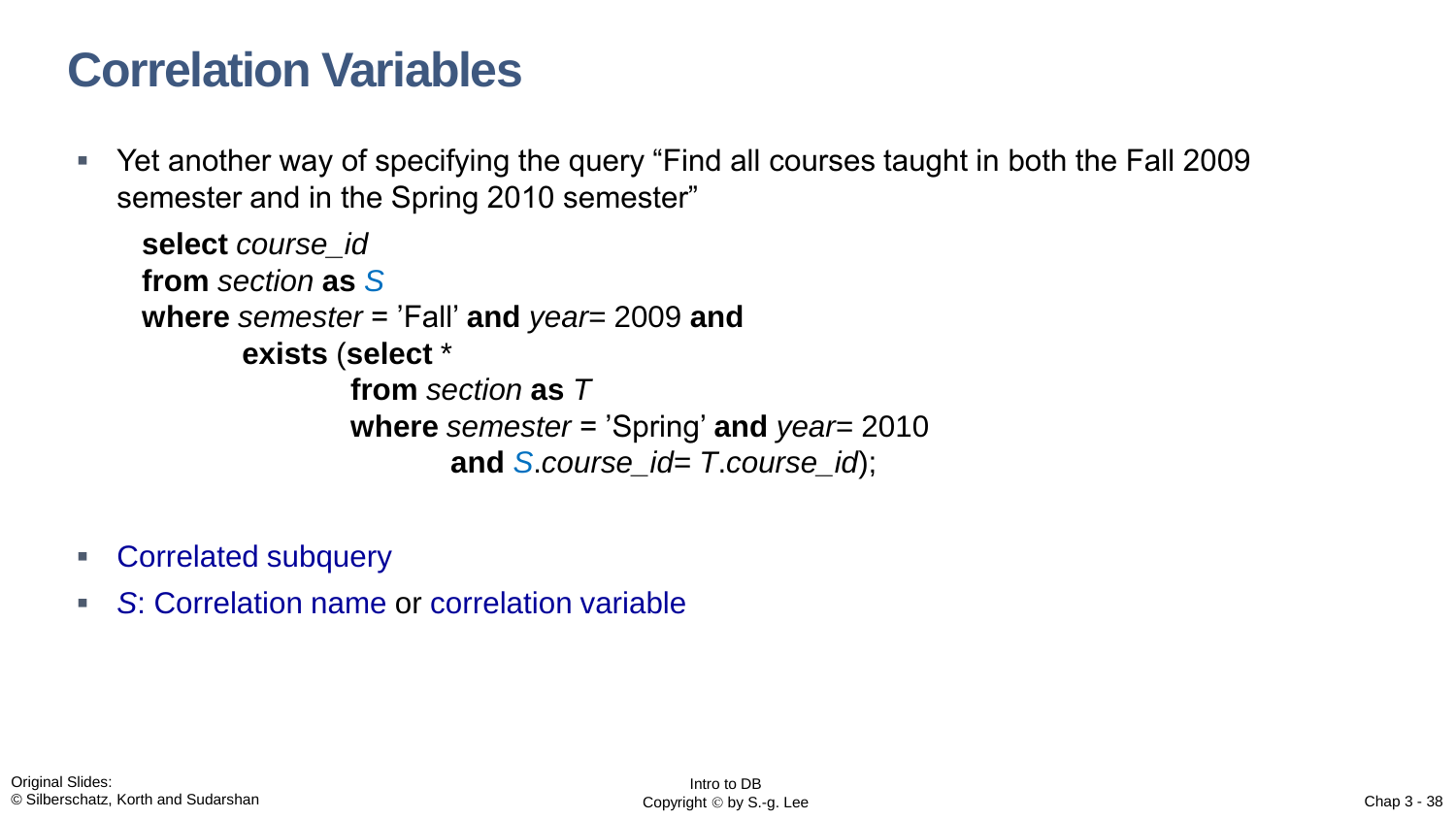#### **Not Exists**

■ Find all students who have taken all courses offered in the Biology department.

```
select distinct S.ID, S.name
from student as S
where not exists ( (select course_id
                   from course
                    where dept_name = 'Biology')
                   except
```
- Note that  $X Y = \emptyset \Leftrightarrow X \subseteq Y$
- *Note:* Cannot write this query using = **all** and its variants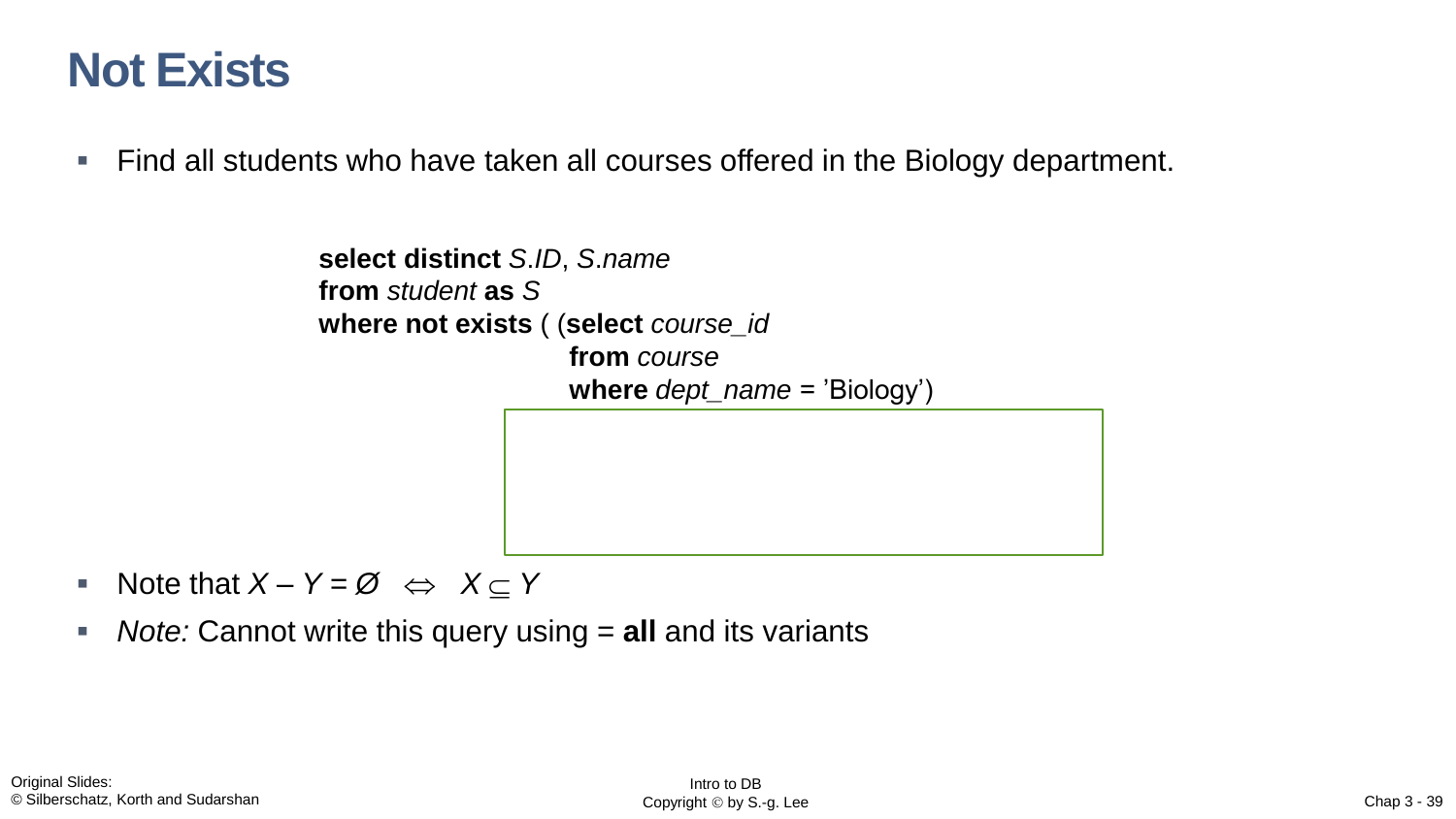## **Modification of the Database – Deletion**

■ Delete all courses of Appl. Math department

**delete from** *course* **where** *dept\_name =*  'Appl. Math'

■ Delete all tuples in the *instructor* relation for those instructors associated with a department located in the Watson building.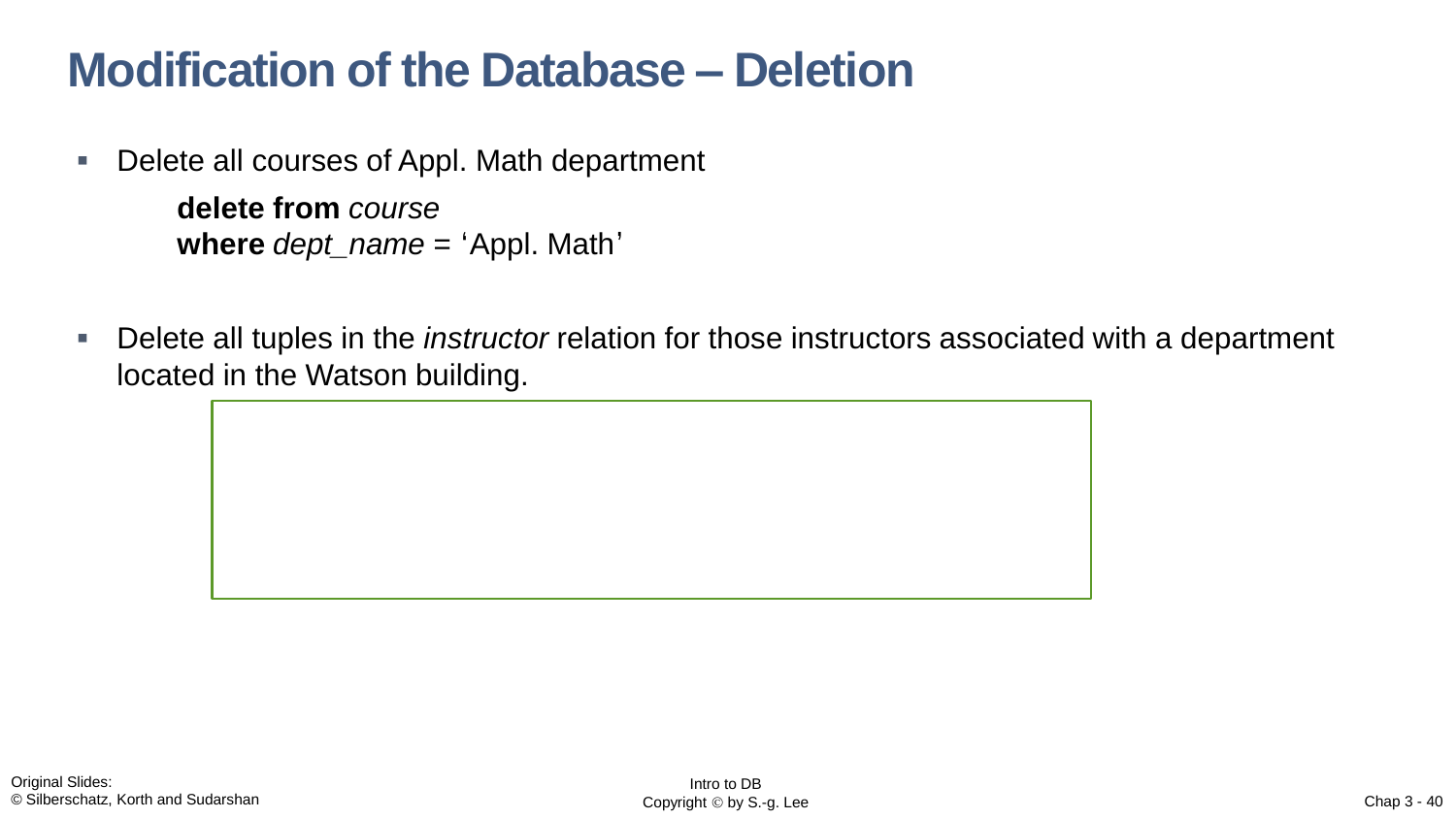#### **Modification of the Database – Deletion**

▪ Delete all instructors whose salary is less than the average salary of instructors*.*

**delete from** *instructor*

**where** *salary*< (**select avg** (*salary*) **from** *instructor*);

□ Problem:

- Solution used in SQL:
	- 1. First, compute **avg** salary and find all tuples to delete
	- 2. Next, delete all tuples found above (without recomputing **avg** or retesting the tuples)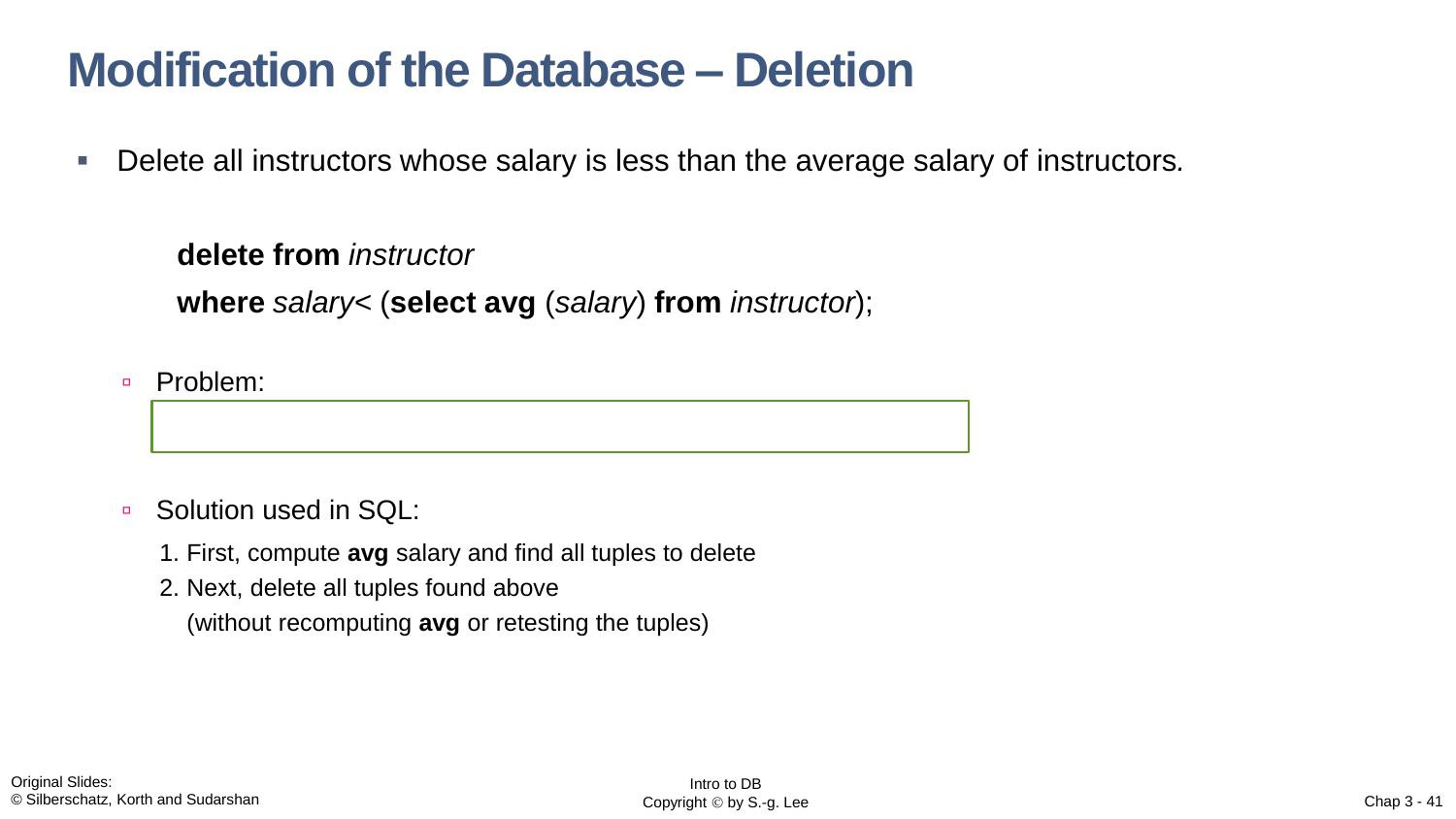## **Modification of the Database – Insertion**

■ Add a new tuple to *course* 

```
insert into course
    values ('CS-437', 'Database Systems', 'Comp. Sci.', 4);
```
**insert into** *course* (*course\_id*, *title*, *dept\_name*, *credits*)

or equivalently

■ Add a new tuple to *student* with *tot\_creds* set to null

**insert into** *student* **values** ('3003', 'Green', 'Finance', *null*);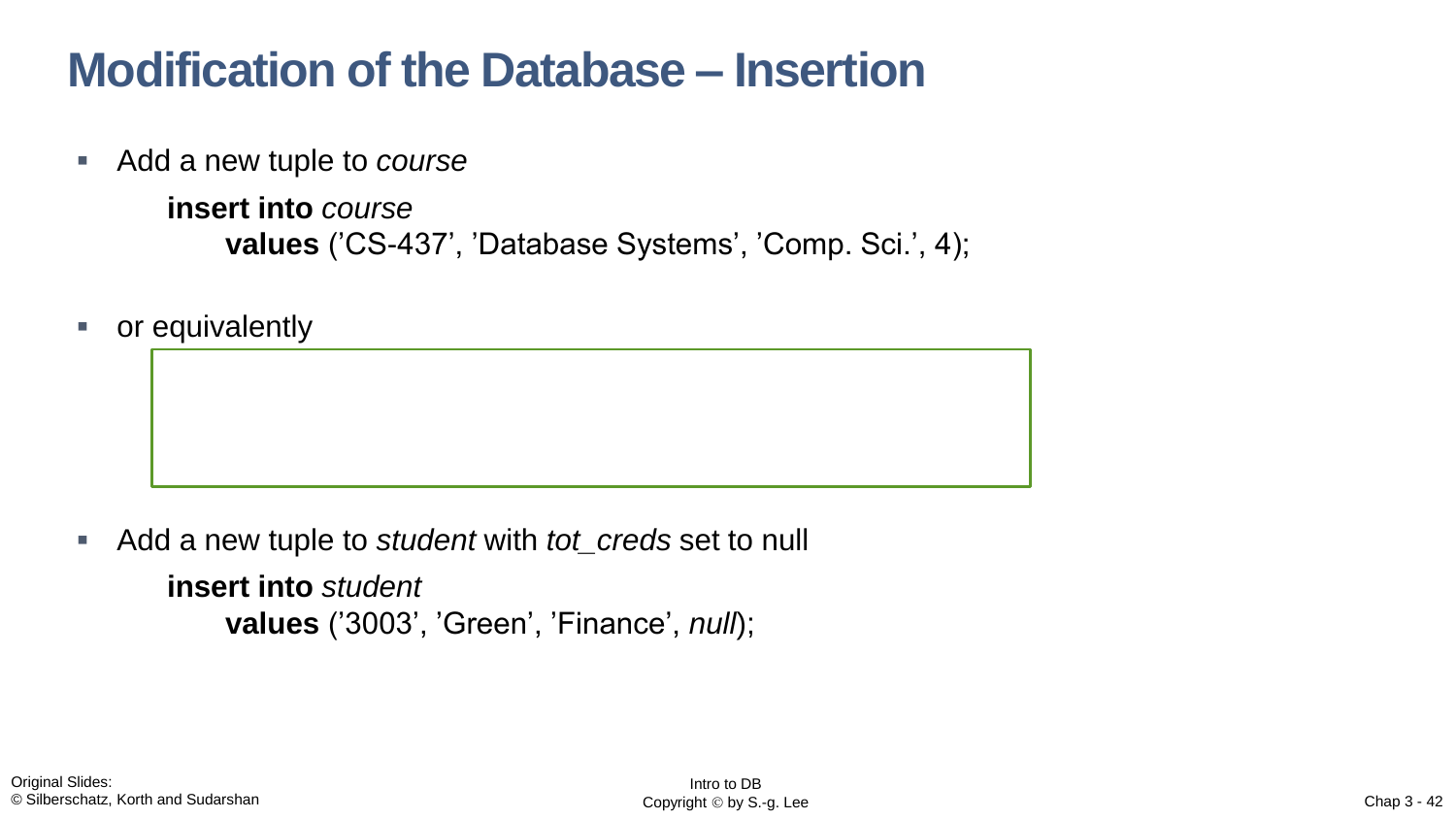# **Insertion (Cont.)**

■ Add all instructors to the *student* relation with tot\_creds set to 0

**insert into** *student* **select** *ID, name, dept\_name, 0* **from** *instructor*

- **The select from where** statement is evaluated fully before any of its results are inserted into the relation
	- otherwise queries like the following would cause problems (if *table1* did not have any primary key defined)

**insert into** *table*1 **select** \* **from** *table*1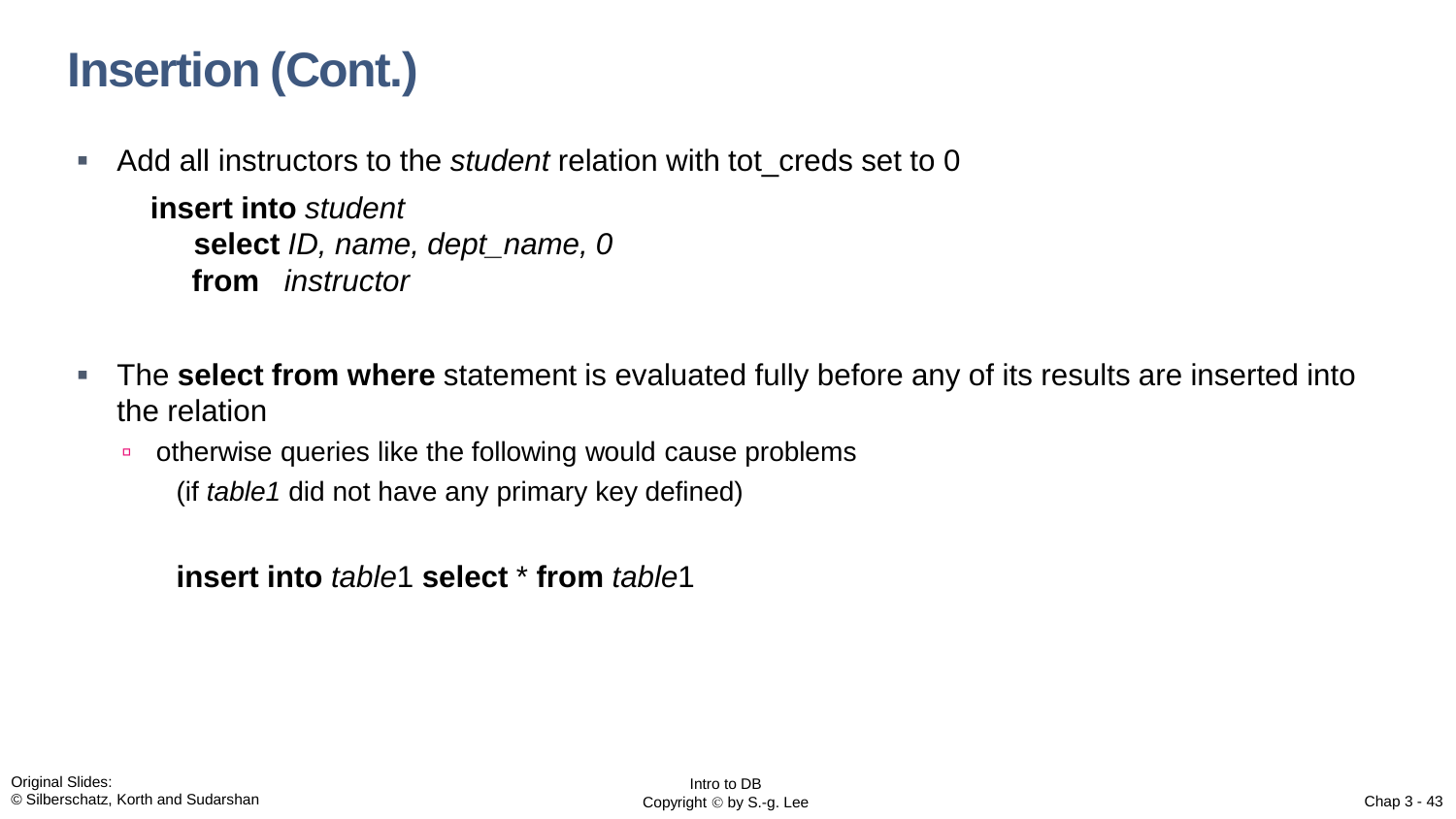## **Modification of the Database – Updates**

- Increase salaries of instructors whose salary is over \$100,000 by 3%, and all others receive a 5% raise
	- Write two **update** statements: